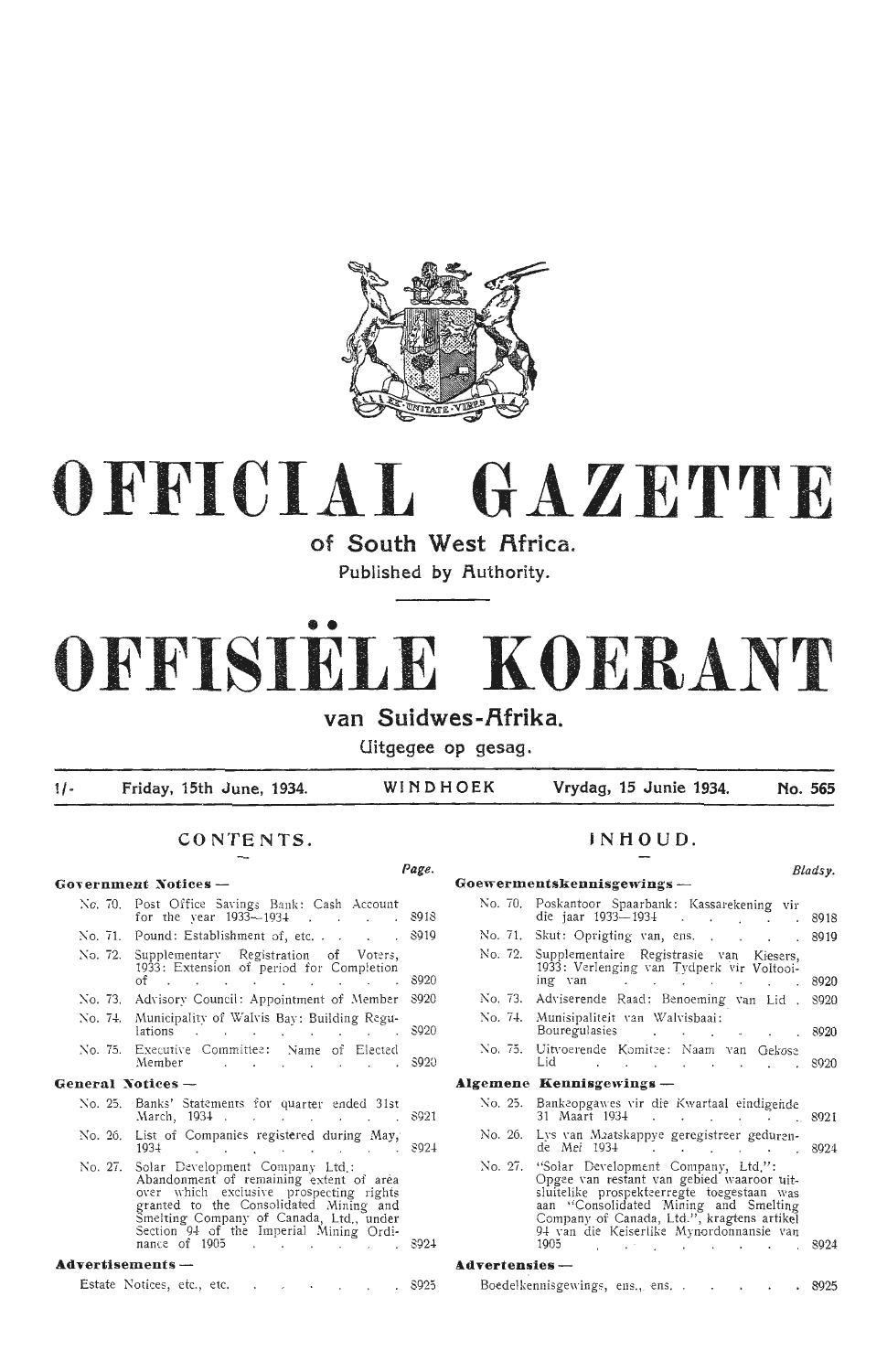## Government Notices. | Goewermentskennisgewings.

The following Government Notices are published for **general** information.

> F. P. COURTNEY CLARKE, *Secretary for South West Africa.*

Administrator's Office, **Windhoek,** 

No. 70.J

Die volgende Goewermentskennisgewings word vir atgemene informasie gepubliseer.

> F. P. COURTNEY CLARKE, *Sekretaris vir Suidwes-Afrika.*

Kantoor van die Administrateur, Windhoek.

> [25th May, 1934. [25 .Mei 1934.

THE DEPARTMENT OF POSTS AND TELEGRAPHS, SOUTH WEST AFRICA. DIE DEPARTEMENT VAN POS- EN TELEGRAAFWESE, SUIDWES-AFRIKA.

> POST OFFICE SAVINGS BANK. POSKANTOOR SPAARBANK.

CASH ACCOUNT FOR THE YEAR 1933-1934. KASSAREKENING VIR DIE JAAR 1933-1934.

| RECEIPTS.<br>ONTVANGSTE.                                                                                                                    |   |
|---------------------------------------------------------------------------------------------------------------------------------------------|---|
| Balance 1st April, 1933 £127,496 16 1<br>Balans op 1 April                                                                                  |   |
| 156,385 8 1<br>Receipts from Postmasters<br>Ontvangste van Posmeesters                                                                      |   |
| 8.005 17 2<br>S.W.A. Deposits accepted in Union<br>S.W.A. Depositos in Unie ontvang                                                         |   |
| 160<br>- 0<br>Transfers from Union<br>6<br>Oorplasings van Unie                                                                             | č |
| Transfers from Certificate Account<br>$2,250 \t 0 \t 0$<br>Oorplasings van Sertifikaat-rekening                                             | Ó |
| $4,535$ 13 6<br>Interest allowed on Deposits<br>Rente op Stortinge                                                                          |   |
| 27 11<br>8<br>Unadjusted differences 1932-1933.<br>Onvereffende verskille 1932-1933                                                         |   |
| Interest on Certificates transferred to Savings<br>$557$ 15 $7$<br>Bank Account<br>Rente op Sertifikate na Spaarbank-rekening<br>oorgeplaas |   |
| Warrants issued not cashed on 1st April, 1933<br>349 12 5<br>Betaalorders uitgereik maar nog nie betaal<br>nie op 1 April 1933              |   |

#### **PAYMENTS.**

|                                             | UITBETALINGE.                                                                           |              |         |  |
|---------------------------------------------|-----------------------------------------------------------------------------------------|--------------|---------|--|
| £127,496 16 1                               | Payments to Savings Bank Depositors<br>Uitbetalinge aan Spaarbank-inlêers               | £70,211 6 6  |         |  |
| 156,385 8 1                                 | Unadjusted differences<br>Onvereffende verskille                                        |              | 27 11 8 |  |
| 8,065 17<br>$\overline{2}$                  | Transfers to Certificate Account.<br>Oorplasings na Sertifikaat-rekening                | $14,208$ 0 0 |         |  |
| $160 \t 0$<br>- 6 -                         | S.W.A. Warrants paid in Union<br>S.W.A. Betaalorders in die Unie betaal                 | $16,829$ 6 8 |         |  |
| $2,250 \quad 0$<br>$\overline{\phantom{0}}$ | Transfers to Union<br>and the contract of<br>and the contract of<br>Oorplasinge na Unie | $650$ 19 $5$ |         |  |
| $4,535$ 13 6                                | Surrenders to Revenue Account.<br>Oorgawes aan eksploitasierekening                     | 14 13 1      |         |  |
| 27 11<br>-8                                 | Warrants issued not cashed on 31st March,<br>$1934$                                     | 633 18 0     |         |  |
| 557 15 7                                    | Betaalorders uitgereik maar nog nie betaal<br>nie op 31 Maart 1934                      |              |         |  |
|                                             | Balance due to Depositors<br>Balans aan inlêers verskuldig                              | 197,852 19 8 |         |  |

 $\overline{£300,428}$  15 0

SAVINGS BANK CERTIFICATE ACCOUNT. SPAARBANK SERTIFIKAATREKENING.

£300,428 15 0

| RECEIPTS.<br>ONTVANGSTE.                                                   |                          | PAYMENTS.<br>UITBETALINGE.                                                    |                          |  |
|----------------------------------------------------------------------------|--------------------------|-------------------------------------------------------------------------------|--------------------------|--|
| Balance 1st April, 1933, excluding accrued                                 | £17,350 0 0              | Transfers to Savings Bank Account<br>Oorplasinge na Spaarbank Rekening        | £2,250 $0$ 0             |  |
| Balans op 1 April 1933 met uitsluiting van op-<br>geloopte Rente           |                          | Payments by cheque<br>Uitbetalinge per tiek                                   | $3,350 \quad 0 \quad 0$  |  |
| Transfers from Savings Bank Account.<br>Oorplasinge van Spaarbank-rekening | $14,208$ 0 0             | Balance due to Certificate Holders<br>Balans aan Sertifikaathouers verskuldig | $38,500 \quad 0 \quad 0$ |  |
| Certificates issued direct<br>Sertifikate direk uitgereik                  | $12,542 \quad 0 \quad 0$ |                                                                               |                          |  |
|                                                                            | £44,100 0 0              |                                                                               | £44,100 0 0              |  |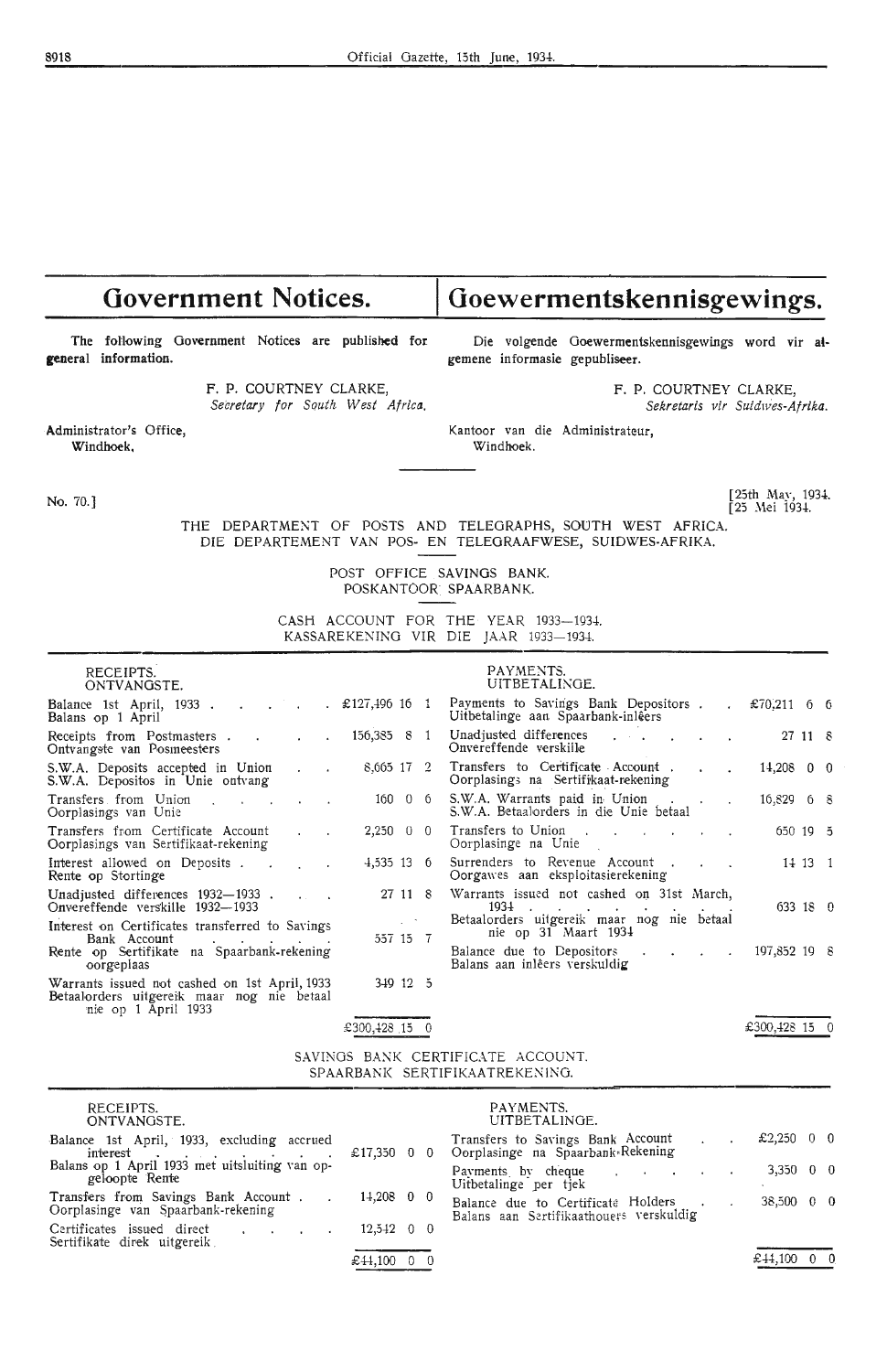SAVINGS BANK CERTIFICATE INTEREST ACCOUNT. SPAARBANK SERTIFIKAATRENTEREKENINO.

| RECEIPTS.<br>ONTVANGSTE.                                                                                                                       |                                  | PAYMENTS.<br>UITBETALINGE.                                                                                                                                  |                                                                                                                         |
|------------------------------------------------------------------------------------------------------------------------------------------------|----------------------------------|-------------------------------------------------------------------------------------------------------------------------------------------------------------|-------------------------------------------------------------------------------------------------------------------------|
| Accrued Interest at 1.4.1933.<br>×.<br>Opgeloopte Rente op 1.4.1933                                                                            | £326 $\frac{1}{4}$ $\frac{1}{4}$ | Transfers to Savings Bank Account<br>Oorplasinge na Spaarbank-Rekening                                                                                      | £557 15 $\,$ 7                                                                                                          |
| Additional Interest earned during the year.<br>Ekstra rente bygevoeg gedurende die jaar                                                        | $5 \frac{1}{2}$<br>326           | Payments by Cheque<br>Uitbetalinge per tjek                                                                                                                 | 94 14 1<br>and the control of                                                                                           |
| Accrued Interest at 31.3.1934.<br>Opgeloopte rente op 31.3.1934                                                                                | 77509                            | Balance due to Certificate Holders                                                                                                                          | 77509                                                                                                                   |
|                                                                                                                                                | £1,427 10 5                      | Balans aan Sertifikaathouers verskuldig                                                                                                                     | £1,427 10 5                                                                                                             |
| Windhoek, 25th May, 1934.<br>25 Mei 1934.                                                                                                      |                                  | JAMES A. VENNING,                                                                                                                                           | Director of Posts and Telegraphs.<br>Direkteur van Pos- en Telegraafwese.                                               |
|                                                                                                                                                |                                  | POST OFFICE SAVINGS BANK - BALANCE ACCOUNT.                                                                                                                 |                                                                                                                         |
|                                                                                                                                                |                                  | POSKANTOOR SPAARBANK - BALANSSTAAT.                                                                                                                         |                                                                                                                         |
| LIABILITIES.<br>LASTE.                                                                                                                         |                                  | ASSETS.<br>BATE.                                                                                                                                            |                                                                                                                         |
| Balance due to depositors 31.3.34 £197,852 19 8<br>Balans aan Inlêers verskuldig 31.3.34                                                       |                                  | Fondse by Publieke Skuld Kommissarisse ge-<br>deponeer                                                                                                      | Funds lodged with Public Debt Commissioners £240,237 15 8                                                               |
| Balance due to Certificate Holders 31.3.34.<br>Balans aan Sertifikaathouers verskuldig 31.3.34                                                 | 38,500 0 0                       |                                                                                                                                                             |                                                                                                                         |
| Accrued Interest Savings Bank Certificates<br>31,3,34<br>and the contract of the contract of<br>Opgeloopte Rente Spaarbank Sertifikate 31.3.34 | 775 0 9                          |                                                                                                                                                             |                                                                                                                         |
| Warrants issued but not cashed 31.3.34<br>Betaalorders uitgereik maar nog nie betaal<br>nie 31.3.34                                            | 633 18 0                         |                                                                                                                                                             |                                                                                                                         |
| Balance due to Imprest Account<br>Balans aan Voorskot-rekening verskuldig                                                                      | 2,475 17 3                       |                                                                                                                                                             |                                                                                                                         |
|                                                                                                                                                | £240,237 15 8                    |                                                                                                                                                             | £240,237 15 8                                                                                                           |
|                                                                                                                                                |                                  | POST OFFICE SAVINGS BANK INCOME ACCOUNT FOR THE YEAR ENDING 31ST MARCH, 1934.<br>POSKANTOOR SPAARBANK INKOMSTEREKENING VIR DIE JAAR GEËINDIG 31 MAART 1934. |                                                                                                                         |
| To Interest and Dividends on Investments.                                                                                                      | £10,442 $9$ 11                   | BY Interest allowed to Savings Bank                                                                                                                         |                                                                                                                         |
| Aan Rente en Wins op Belegginge                                                                                                                |                                  | Depositors<br>$\mathcal{A}=\mathcal{A}$ .<br>PER Rente toegestaan aan Spaarbank Inlêers                                                                     | $£4,535$ 13 6                                                                                                           |
|                                                                                                                                                |                                  | BY accrued Interest Savings Bank Certificate<br>Holders<br>PER Opgeloopte Rente Spaarbank Sertifikaat                                                       | 775 0 9                                                                                                                 |
|                                                                                                                                                |                                  | houers<br>BY Additional Interest allowed to Certificate<br>Holders                                                                                          |                                                                                                                         |
|                                                                                                                                                |                                  | PER ekstra rente toegestaan aan sertifikaat-<br>houers                                                                                                      | $326 \quad 5 \quad 4$                                                                                                   |
|                                                                                                                                                |                                  | BY difference to credit Revenue<br>PER verskil aan Kerdiet-inkomste                                                                                         | 4,805 10 4                                                                                                              |
|                                                                                                                                                | £10,442 9 11                     |                                                                                                                                                             | £10,442 9 11                                                                                                            |
| Windhoek, 25th May, 1934.<br>25 Mei 1934.                                                                                                      |                                  | JAMES A. VENNING,                                                                                                                                           | Director of Posts and Telegraphs.<br>Direkteur van Pos- en Telegraafwese.                                               |
| No. 71.]                                                                                                                                       | [2nd June, $1934.$ No. 71.]      |                                                                                                                                                             | [2 Junie 1934.                                                                                                          |
| POUND, ESTABLISHMENT OF, ETC.                                                                                                                  |                                  |                                                                                                                                                             | SKUT, OPRIGTING VAN, ENS.                                                                                               |
| The Administrator has been pleased, in terms of section<br>two of Proclamation No. 5 of 1917, to approve of the<br>following: $-$              |                                  | goed te keur:-                                                                                                                                              | Dit het die Administrateur behaag om, ooreenkomstig<br>artikel <i>twee</i> van Proklamasie No. 5 van 1917, die volgende |
| Establishment of Pound                                                                                                                         | District:                        | Name of Poundmaster:                                                                                                                                        | With effect from:                                                                                                       |
| at:<br>Oprigting van skut te:                                                                                                                  | Distrik:                         | Naam van skutmeester:                                                                                                                                       | Met ingang vanaf:                                                                                                       |
| Springvale<br>No. 337                                                                                                                          | Gobabis                          | Alfred Meyer                                                                                                                                                | 15.6. 34.                                                                                                               |
|                                                                                                                                                |                                  |                                                                                                                                                             |                                                                                                                         |
|                                                                                                                                                |                                  |                                                                                                                                                             |                                                                                                                         |
|                                                                                                                                                |                                  |                                                                                                                                                             |                                                                                                                         |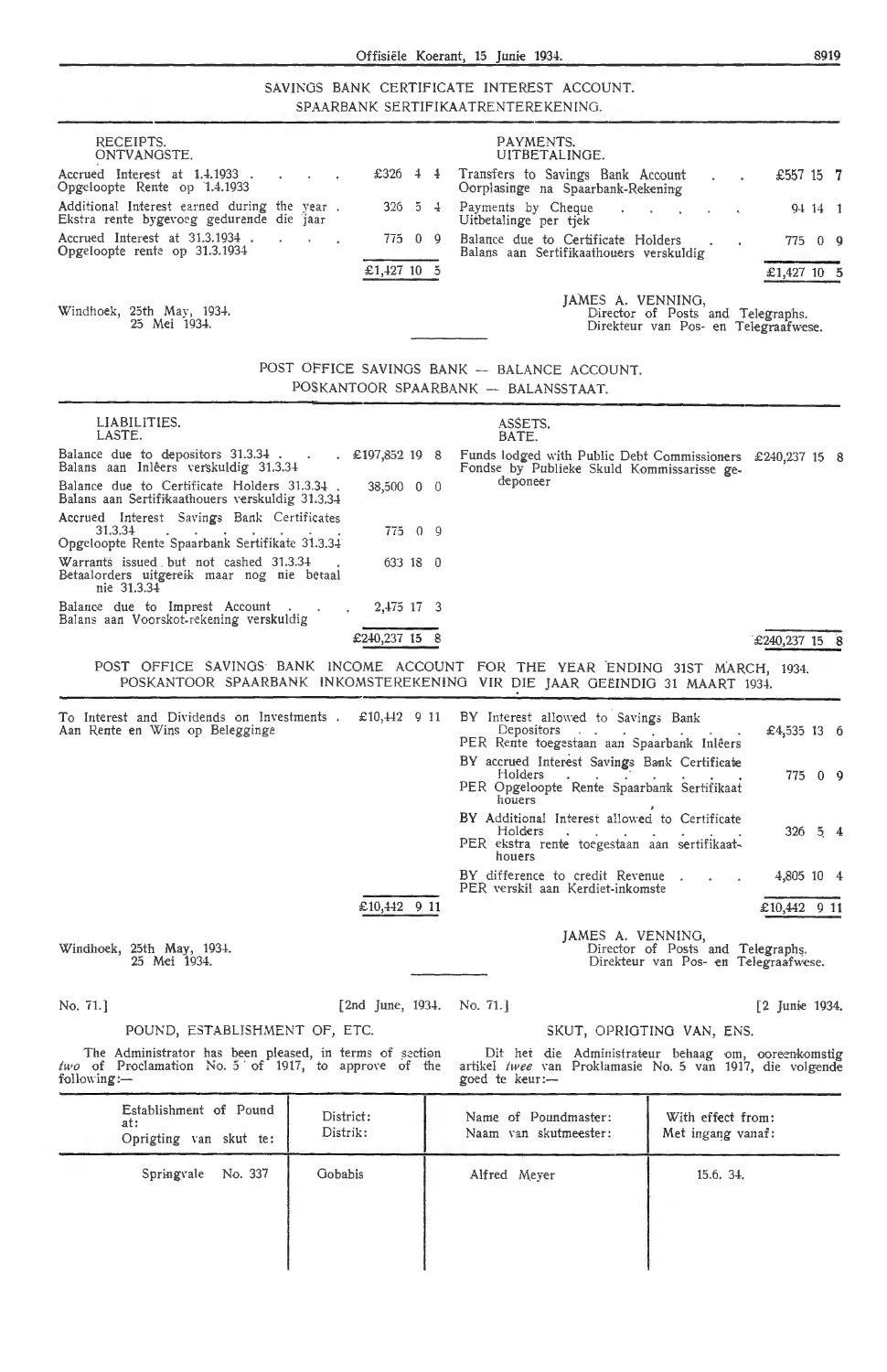#### SUPPLEMENTARY REGISTRATION OF VOTERS, 1933: EXTENSION OF PERIOD FOR COMPLETION OF.

It is hereby notified for general information that His Honour the Administrator has been pleased to extend the date fixed by Government Notices Nos. 56 and 57 of the 11th May, 1934, for the completion of the Supplementary Voters' List, viz. 15th June, 1934-, to 15th July, 1934-.

#### No. 73.] [7th. June, 1934. No. 73.] [7 Junie 1934.

#### ADVISORY COUNCIL: APPOINTMENT OF MEMBER.

His Honour the Administrator has been pleased, with the consent of His Excellency the Governor-General of the Union<br>of South Africa, and in terms of sub-section (5) of section *seven* of the South West Africa Constitution Act, 1925 (Act No. 42 of 1925), to appoint LOUIS CORNELIUS FRANCOIS TALJAARD, Esquire, as a member of the Advisory Council *vice* Peter Muller, Esquire, (resigned), with effect from 1st June, 1934.

## BUILDING REGULATIONS.

It is hereby notified for general information that the Administrator has been pleased in terms of sub-section (2) of section *twenty* of the Municipal Proclamation, 1920 (Proclamation No. 22 of 1920), as amended by section *eighty-two* of the Municipal Amendment Proclamation, 1922 (Procla-<br>mation No. 1 of 1922), to approve of the subjoined Building Regulation framed by *the* \ValYis Bay Nlunicipal Council, as additional to the regulations published under Oonrnment Notice No. 7, dated the 2nd January, 1932, and to be read as one with the said regulations.

33. Regulation No. 19 is hereby amended by the addition of the following paragraph at the end thereof:-

- "The Council may, however, in its discretion permit the erection of garages on the ground level, provided--
- (a) that such garages are used only for the purpose of housing motor yehicles;
- (b) that the Council retains the right at any time to require the owner to raise the floor level of<br>any such garage to the regulation level without any right on the part of the owner to claim any compensation therefor;
- ( c) that the owner indemnifies the Council against any damage or loss that may be caused or suffered as a result of any permission granted as aforesaid."

No. 75.] [12th June, 1934. No. 75.] [ 12 Junie 1934.

#### EXECUTIVE COMMITTEE: NAME OF ELECTED MEMBER.

In accordance with the provisions of sub-section (2) of Section 4 of the Regulations for the Election of Members<br>of the Executive Committee of the Territory of South West Africa, promulgated by His Excellency the Governor-General on the 10th March, 1926, under powers vested in him by **sub**-section (2) of section *forty-two* of the South West Africa Constitution Act, 1925 (Act No. 42 of 1925), the name<br>of the person who has been declared duly elected as a Member of the Executive Committee is published in the Schedule attached hereto:-

#### SCHEDULE.

Hamman, Jacob Letterstedt, vice

Hirsekorn, Hans Bruno Karl (resigned).

#### No. 72.] [2] Junie 1934. No. 72.] [2. [2] Junie 1934. SUPPLEMENTARY REGISTRATION OF VOTERS, 1933: SUPPLEMENTAIRE REGISTRASIE VAN KIESERS, 1933:<br>SUPPLEMENTARY REGISTRATION OF VOTERS, 1933: SUPPLEMENTAIRE REGISTRASIE VAN KIE SUPPLEMENTAIRE REGISTRASIE VAN KIESERS, 1933: VERLENGING VAN TYDPERK VIR VOLTOOIING VAN:

Hierby \\"Ord ,·ir algemene informasie bekend gemaak, dat dit Sy Edele die Administrateur behaag het om die datum vasgestel deur Goewermentskennisgewings Nos: 56 en<br>57 van 11 Mei 1934 vir die voltooiing van die Supplementaire Kieserslys, n.l. 15 Junie 1934, te verleng tot 15 Julie 1934.

#### ADVISERENDE RAAD: BENOEMING VAN LID.

Dit het Sy Edele die Administrateur behaag om, ooreen-<br>stig subartikel (5) van artikel *sewe* van "De Zuidwest Afrika Konstitutie Wet 1925" (No. 42 van 1925), met goed-<br>keuring van Sy Eksellensie die Goewerneur-Generaal van die<br>Unie van Suid-Afrika, die weled. heer LOUIS CORNELIUS FRANCOIS TALJAARD as lid van die Adviserende Raad in die plek van die weled. heer Peter Müller (bedank), vanaf 1 Junie 1934, aan te stel.

No. 74.] [11th June, 1934. No. 74.] [ 11 Junie 1934.

## MUNICIPALITY OF WALVIS BAY.  $\blacksquare$  MUNISIPALITEIT VAN WALVISBAAI.

#### BOUREGULASIES.

Hierby word vir algemene informasie bekend gemaak dat dit die Administrateur behaag het om, oorecnkomstig subartikd (2) Yan artikel *t1vintig* \'an "De Municipale Proklamatie 1920" (Proklamasie No. 22 van 1920), soos gewysig by artikel twee-<br>en-taggentig van "De Municipale Wijziging Proklamatie 1922"<br>(Proklamasie No. 1 van 1922), die volgende Bouregulasies deur<br>die Stadsraad van Walvisbaai opgetrek a regulasies, gepubliseer onder Goewermentskennisgewing No. 7, gedateer die 2de Januarie 1932, en om as een met genoemde regulasies gelees te word, goedgekeur het.

"33. Regulasie No. 19 word hierby gewysig deur die toevoeging van die volgende paragraaf aan die end daarvan:

Die Raad kan egter volgens goeddunke die oprig-<br>rigting van motorhuise op die grondvloerhoogte toelaat  $\overline{\text{mits}}$ 

- (a) sodanige motorhuise net Yir die doe!, om motor- \'oertuie onder dak te bring, gebruik word;
- (b) die Raad die reg behou om te enige tyd van die<br>
eienaar te verlang dat die grondvkeerhoogte van<br>
enige sodanige motorhuis verhoog word tot die regulasiehoogte sonder enige reg aan die kant van die eienaar om enige vergoeding daarvoor te eis nie;
- ( c) die eienaar die Raad teen cnige skade of verlies wat veroorsaak of gely mag word ten gevolge van enige verlof, toegestaan soos voormeld, vrywaar.

#### UITVOERENDE KOM!TEE: NAAM VAN GEKOSE LID.

Ooreenkomstig die bepalings Yan subartikel (2) van artikcl vier van die Regulasies vir die Verkiesing van Lede van die Uitvoerende Komitee van die Gebied Suidwes-Afrika uitgevaardig deur Sy Eksellensie die Goewerneur-Generaal op die 10de Maart 1926, ingevolge die bevoegdheid hom verleen by subartikel (2) van artikel *twee-en-veertig* van "De Zuidwest-Afrika Konstitutie Wet 1925" (Wet No. 42 van 1925), word die naam van die persoon, wie as behoorlik verkose lid van die Uitvoerende Komitee verklaar is, in die hier bygevoegde<br>Bylae gepubliseer:—

#### BYLAE.

Hamman, Jacob Letterstedt, in die plek van

Hirsekorn, Hans Bruno Karl (wat bedank het).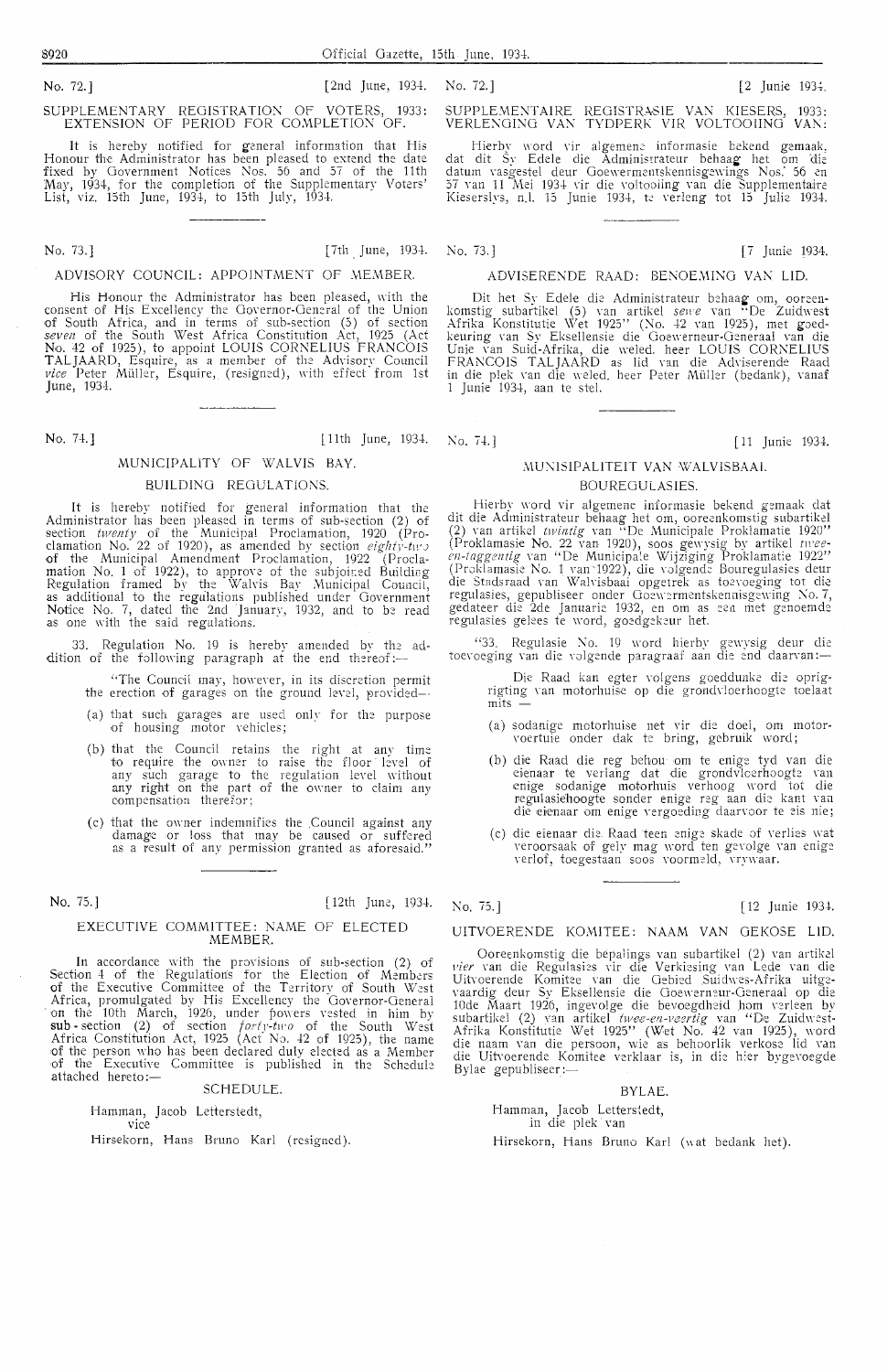| General Notices.                                                                                                                                                                                                                                                                                  |                                                                         | Algemene Kennisgewings.                                                      |                                                       |  |
|---------------------------------------------------------------------------------------------------------------------------------------------------------------------------------------------------------------------------------------------------------------------------------------------------|-------------------------------------------------------------------------|------------------------------------------------------------------------------|-------------------------------------------------------|--|
|                                                                                                                                                                                                                                                                                                   | (No. 25 of/van 1934.)                                                   |                                                                              |                                                       |  |
| BANKS' STATEMENT FOR QUARTER ENDED 31ST MARCH, 1934, IN TERMS OF SECTION EIGHT OF                                                                                                                                                                                                                 |                                                                         |                                                                              |                                                       |  |
| PROCLAMATION NO. 29 OF 1930.                                                                                                                                                                                                                                                                      | (THE BANKS' PROCLAMATION, 1930.)                                        |                                                                              |                                                       |  |
| BANKEOPGAWES<br>VIR KWARTAAL EINDIGENDE 31 MAART 1934, OOREENKOMSTIG ARTIKEL AGT VAN                                                                                                                                                                                                              |                                                                         |                                                                              |                                                       |  |
| PROKLAMASIE NO. 29 VAN 1930.                                                                                                                                                                                                                                                                      | (DIE BANKEPROKLAMASIE 1930.)                                            |                                                                              |                                                       |  |
| THE STANDARD BANK OF SOUTH AFRICA, LIMITED.<br>(With which is incorporated the African Banking Corporation Limited.)                                                                                                                                                                              |                                                                         |                                                                              |                                                       |  |
| Statement of Liabilities and Assets of the Standard Bank of South Africa, Limited, on the 31st day of March,<br>1934, prepared in accordance with the "Banks' Proclamation, 1930".<br>DIE STANDERD BANK VAN SUID-AFRIKA, BEPERK,<br>waarby die "African Banking Corporation, Limited" ingelyf is. |                                                                         |                                                                              |                                                       |  |
| Opgawe van Laste en Bate van die Standerd Bank van Suid-Afrika Beperk, op die 31ste dag van Maart 1934, ooreen-                                                                                                                                                                                   | komstig die Bankeproklamasie 1930.<br>LIABILITIES.<br>LASTE.            |                                                                              |                                                       |  |
|                                                                                                                                                                                                                                                                                                   | In S.W.Africa.<br>Binne S.W.Afrika.<br>(Union Currency.)<br>(UnieMunt.) | Outside S.W.Africa.<br>Buite S.W.Afrika.<br>(Union Currency.)<br>(UnieMunt.) | Total.<br>Totaal.<br>(Union Currency.)<br>(UnieMunt.) |  |
| . (British Sterling £10,000,000)<br>To Subscribed Capital<br>Britse Sterlg.<br>Getekende Kapitaal                                                                                                                                                                                                 |                                                                         |                                                                              |                                                       |  |
| Paid-up Capital.<br>$\overline{\mathbf{y}}$<br>Opbetaalde Kapitaal                                                                                                                                                                                                                                |                                                                         | $2,500,000$ 0 0                                                              | $2,500,000$ 0 0                                       |  |
| Reserve Fund.<br>Reserwefonds                                                                                                                                                                                                                                                                     |                                                                         | 2,500,000 0 0                                                                | 2,500,000 0 0                                         |  |
| Notes in Circulation.<br>Note in Omloop                                                                                                                                                                                                                                                           | 70,392 0 0                                                              | $403,101$ 0 0                                                                | 473,493 0 0                                           |  |
| Government Deposits:-<br>$\overline{\mathbf{1}}$<br>Regeringsdepositos:-                                                                                                                                                                                                                          |                                                                         |                                                                              |                                                       |  |
| (a) Administration of S.W.A. .<br>Administrasie van Suidwes-Afrika                                                                                                                                                                                                                                | 22,469 3 1                                                              |                                                                              | 22,469 3 1                                            |  |
| (b) Other Governments<br>Ander Goewermente                                                                                                                                                                                                                                                        |                                                                         | 44,527 19 10                                                                 | 44,527 19 10                                          |  |
| Savings Bank Deposits.<br>Spaarbank-depositos                                                                                                                                                                                                                                                     | $46,950$ $4$ 2                                                          |                                                                              |                                                       |  |
| Other Deposits:-<br>$\overline{1}$<br>Ander depositos:-                                                                                                                                                                                                                                           |                                                                         | 1,767,544 6 7                                                                | 1,814,494 10 9                                        |  |
| (a) Payable after notice or on a fixed day.<br>Betaalbaar na kennisgewing of op 'n bepaalde dag                                                                                                                                                                                                   | $25,542 \quad 0 \quad 8$                                                | $15,965,685$ 0 1                                                             | $15,991,227$ 0 9                                      |  |
| (b) Payable on demand.<br>$\sim$ 100 $\pm$<br>and the con-<br>Betaalbaar op aanvraag                                                                                                                                                                                                              | 209,737 18 0                                                            | 33,211,066 17 10                                                             | 33,420,804 15 10                                      |  |
| Balances due to other Banks.<br>Balanse verskuldig aan ander banke                                                                                                                                                                                                                                |                                                                         | 132,950 17 6                                                                 | 132,950 17 6                                          |  |
| Balances due to Head Office and Branches.<br>Balanse verskuldig aan hoofkantoor en takke                                                                                                                                                                                                          | $17,246$ $14$ 5                                                         |                                                                              | 17,246 14 5                                           |  |
| Bills Payable<br>,,<br>Wisselbriewe betaalbaar                                                                                                                                                                                                                                                    | 95 0 0                                                                  | 618,375 1 4                                                                  | 618,470 1 4                                           |  |
| Liabilities other than the foregoing<br>Verpligtings ander as die voorafgaande                                                                                                                                                                                                                    | 24,630 13 11                                                            | 5,617,040 8 6                                                                | 5, 641, 671 2 5                                       |  |

2-t,630 13 11 £417,063 14 3

5,617,0-10 8 6 62,760,291 11 8

5,641,671 2 5 63,177,355 5 11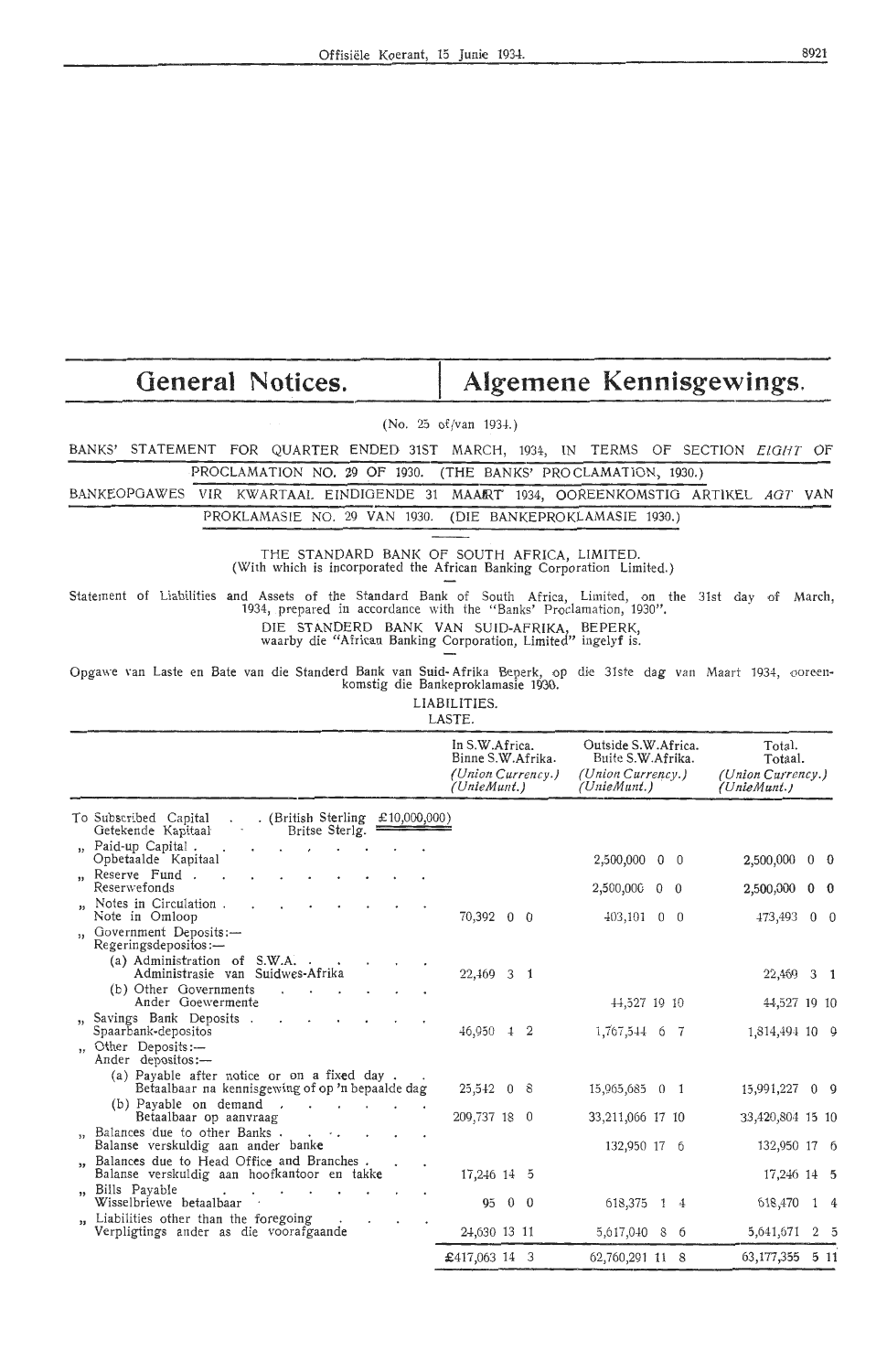| SSET   |  |
|--------|--|
| υ<br>А |  |

|                                                                                                           | In S.W.Africa.<br>Binne S.W.Afrika.<br>(Union Currency.)<br>(UnieMunt.) | Outside S.W.Africa.<br>Buite S.W.Afrika.<br>(Union Currency.)<br>(UnieMunt.) | Total.<br>Totaal.<br>(Union Currency.)<br>(UnieMunt.) |
|-----------------------------------------------------------------------------------------------------------|-------------------------------------------------------------------------|------------------------------------------------------------------------------|-------------------------------------------------------|
| By Coin in hand and in transit.<br>Muntstukke in hande en onderweg                                        | 6,702 11 0                                                              | 647,712 6 1                                                                  | 654,414 17 1                                          |
| Bullion in hand and in transit.<br>$\mathbf{v}$<br>Staafgoud in hande en onderweg                         |                                                                         | 24,579 16 9                                                                  | 24,579 16 9                                           |
| Balances held in South African Res. Bank.<br>Balanse verskuldig deur Suid-Afrikaanse Reserwe Bank         |                                                                         | 14,777,155 13 11                                                             | 14,777,155 13 11                                      |
| Money at call or short notice.<br>55.<br>Geld op aanvraag of kort kennisgewing                            |                                                                         | 2,350,000 0 0                                                                | 2,350,000 0 0                                         |
| Notes of South African Reserve Bank.<br>Note van Suid-Afrikaanse Reserwe Bank                             | $1,249$ 0 0                                                             | $956,714$ 0 0                                                                | 957,963<br>$0\quad 0$                                 |
| Notes of other Banks<br>$\mathbf{a}$<br>Note van ander banke                                              | 23,880 0 0                                                              | 262,516<br>2 2                                                               | 286,396<br>$2\quad 2$                                 |
| ", Balances due by other Banks<br>Balanse verskuldig deur ander banke                                     |                                                                         | 467,740 9 5                                                                  | $467,740$ 9 5                                         |
| Securities:-<br>$\mathbf{H}$<br>Sekuriteite:-                                                             |                                                                         |                                                                              |                                                       |
| (a) Union Government<br>Unie-Goewerment                                                                   |                                                                         | 2,451,320 15 0                                                               | 2,451,320 15 0                                        |
| (b) British and Colonial Governments.<br>Britse en Koloniale Goewermente                                  |                                                                         | 8,823,406 13 5                                                               | 8,823,406 13 5                                        |
| (c) Other Securities<br>$\sim 10^{-10}$ m $^{-1}$<br><b>All Control</b><br>Ander Sekuriteite              |                                                                         | 350,208 4 4                                                                  | $350,208$ 4 4                                         |
| Bills under discount: $-$<br>$\mathbf{r}$<br>Wisselbriewe onder diskonto:-                                |                                                                         |                                                                              |                                                       |
| (a) Current<br>Lopende                                                                                    | 43,972 18 10                                                            | 4,180,705 15 7                                                               | 4,224,678 14 5                                        |
| (b) Overdue and unpaid.<br>Agterstallige en onbetaalde                                                    | 6,047 7 10                                                              | 123,832 0 8                                                                  | 129,879 8 6                                           |
| Loans and advances other than Bills:-<br>55<br>Lenings en voorskotte ander as wisselbriewe:               |                                                                         |                                                                              |                                                       |
| (a) Secured<br>Verseker                                                                                   | 263,418 2 6                                                             | 19, 140, 392 16 3                                                            | 19,403,810 18 9                                       |
| (b) Unsecured<br>$\omega_{\rm eff} = 40$<br>Nie verseker nie                                              | 45,048 11 9                                                             | 2,227,564 3<br>-9                                                            | 2,272,612 15 6                                        |
| Balances due by Head Office and Branches.<br>Balanse verskuldig deur Hoofkantoor en ander Takke           |                                                                         | 2,018,750 13 6                                                               | 2,018,750 13 6                                        |
| Advances to Government<br>$\sim$<br>$\mathbf{r}$<br>$\overline{\mathbf{1}}$<br>Voorskotte aan Goewerment: |                                                                         |                                                                              |                                                       |
| (a) Administration of S.W.A.<br>Administrasie van Suidwes-Afrika                                          |                                                                         |                                                                              |                                                       |
| (b) Other Governments<br>Ander Goewermente                                                                |                                                                         | $160,000 \quad 0 \quad 0$                                                    | $160,000 \quad 0 \quad 0$                             |
| Advances to Public Bodies.<br>Voorskotte aan publieke liggame                                             | 751 14 10                                                               | 525,368 16 8                                                                 | 526,120 11 6                                          |
| Landed Property other than Bank Premises.<br>$\overline{\mathbf{3}}$<br>Grondbesit ander as bankperseel   | 16,247 13 9                                                             | 397,165 7 9                                                                  | 413,413<br>1 6                                        |
| Bank Premises, Furniture, etc. .<br>,<br>Bankperseel, meubels, ens.                                       | 6,591 9 10                                                              | 1,768,801 15 11                                                              | 1,775,393<br>$5 \quad 9$                              |
| Assets other than the foregoing.<br>Bate ander as die voorafgaande                                        | 3,154 3 11                                                              | $1,106,356 \quad 0 \quad 6$                                                  | 1,109,510<br>$\pm$ 5                                  |
|                                                                                                           | £417,063 14 3                                                           | 62,760,291 11 8                                                              | 63,177,355<br>511                                     |

Aggregate amount of Loans to and Liabilities of Directors, Auditors or Officers of the Bank,<br>partnerships in which they or any of them have any direct interest Gesamentlike bedrag van lenings aan en skulde van direkteurs,ouditeurs of amptenare van die bank<br>vennootskappe, waarin hulle of enigeen van hulle enige direkte belang het and of any firms or  $£160,214$   $17s$   $3d$ . en van enige firmas of £160,214 17s 3d.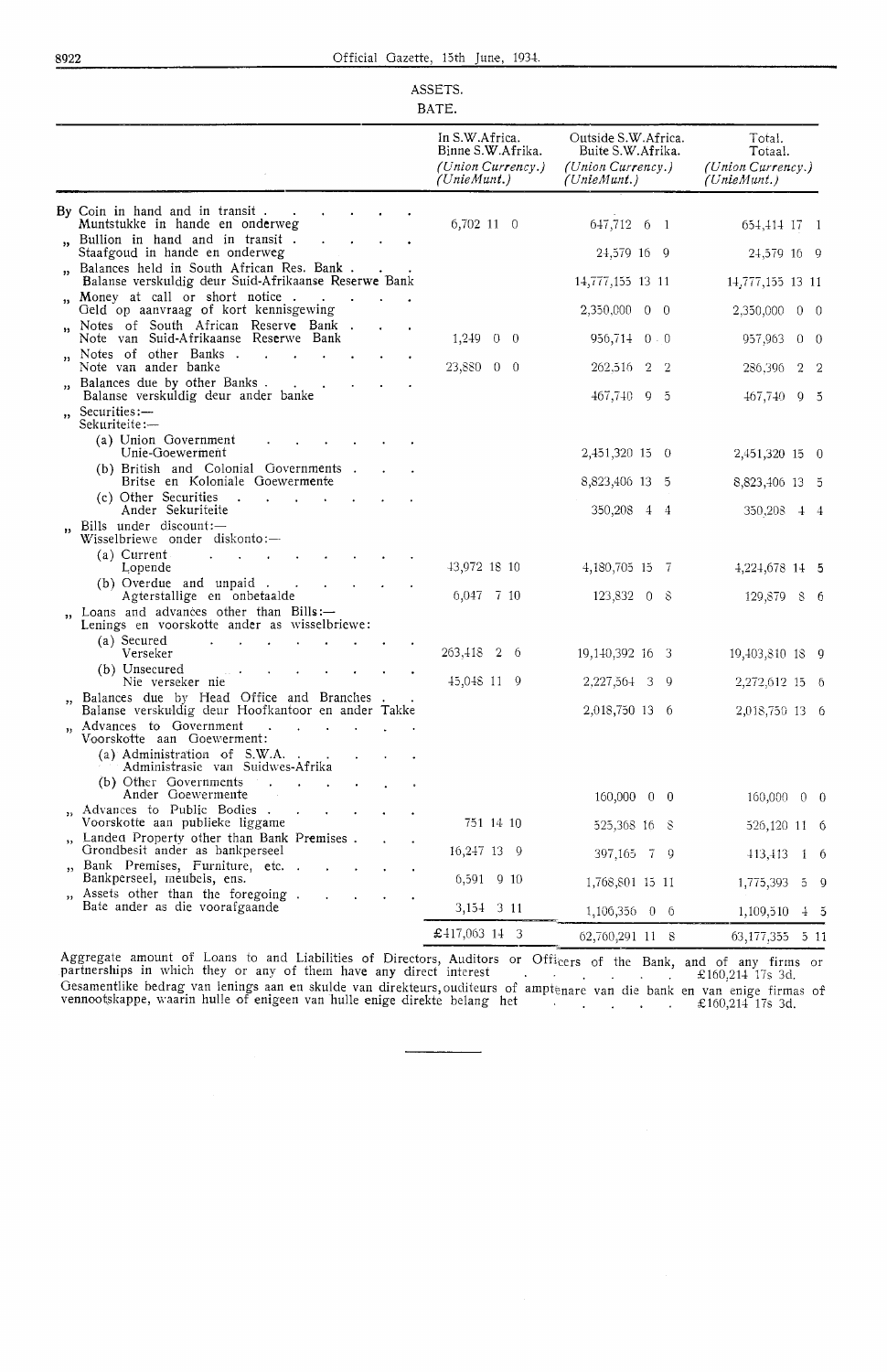#### BARCLAYS BANK (DOMINION, COLONIAL AND OVERSEAS) with which is amalgamated THE NATIONAL BANK OF SOUTH AFRICA, LIMITED.

Statement of Liabilities and Assets of the Head Office and Branches on the 31st day of March, 1934.<br>(For the purpose of the Banks Act, 1917.)

#### BARCLAYS BANK (DOMINIUM, KOLONIAAL EN OORSEE) \\'aarmee DIE NASIONALE BANK VAN SUID-AFRIKA BPK. geamalgameer is.

Opgawe van Laste en Bate van die Hoofkantoor en Takke op die 31ste dag van Maart 1934. (Vir die doe! van die Banke Wet 1917.)

LASTE.

|  | LIABILITIES. |  |
|--|--------------|--|
|  |              |  |

|     |                                                                                                 |  | In $S.W.A.$<br>In $S.W.A.$ |         |             | Outside S.W.A.<br>Buite S.W.A. |  | Total.<br>Totaal. |                |
|-----|-------------------------------------------------------------------------------------------------|--|----------------------------|---------|-------------|--------------------------------|--|-------------------|----------------|
|     | 1. Subscribed Capital<br>Getekende Kapitaal                                                     |  |                            |         |             | 6,975,500 0 0                  |  | 6,975,500 0 0     |                |
|     | 2. Paid-up Capital<br>Opbetaalde Kapitaal                                                       |  |                            |         |             | 4,975,500 0 0                  |  | $4,975,500$ 0 0   |                |
|     | 3. Reserve Fund.<br>Reserwefonds                                                                |  |                            |         |             | 1,650,000 0 0                  |  | $1,650,000$ 0 0   |                |
|     | 4. Notes in Circulation<br>Note in omloop                                                       |  | 78,883 0 0                 |         |             | 733,980 10 0                   |  | 812,863 10 0      |                |
|     | 5. Government Deposits<br>Regeringsdepositos                                                    |  | $\frac{15,262}{5}$         |         | $\mathbf Q$ | 2,711,875 8 5                  |  | 2,757,137 14 2    |                |
| 6.  | Savings Bank Deposits.<br>Spaarbank-depositos                                                   |  | 48,838 13 1                |         |             | 6,586,354 9 6                  |  | 6,635,193 2 7     |                |
| 7.  | Other Deposits-<br>Ander depositions: $\leftarrow$ .                                            |  |                            |         |             |                                |  |                   |                |
|     | (a) Payable after notice or on a fixed day.<br>Betaalbaar na kennisgewing of op 'n bepaalde dag |  | 19,220 19 1                |         |             | 17,783,288 7 2                 |  | 17,802,509 6 3    |                |
|     | (b) Payable on demand<br>Betaalbaar op aanvraag                                                 |  | 121,348 4 8                |         |             | 42,098,929 17 8                |  | 42,220,278        | 2 <sub>4</sub> |
|     | Balances due to other Banks<br>Balanse verskuldig aan ander banke                               |  | 2,383 4 5                  |         |             | 1,446,443 1 5                  |  | 1,448,826         | 510            |
| 9.  | Balances due to Head Office and Branches<br>Balanse verskuldig aan hoofkantoor en takke         |  | 42,933 0 8                 |         |             | 50,690 9 7                     |  | 93,623 10 3       |                |
| 10. | Bills payable<br>Wisselbriewe betaalbaar                                                        |  |                            | 72 14 4 |             | 807,509 12 11                  |  | 807,582 7 3       |                |
| 11. | Liabilities other than the foregoing<br>Verpligtings ander as die voorafgaande                  |  | 22,664 10 6                |         |             | 6,021,960 15 10                |  | 6,044,625         | 64             |
|     |                                                                                                 |  | £381,606 12 6              |         |             | 84,866,532 12 6                |  | 85,248,139        | 5 <sub>0</sub> |

BATE. ASSETS.

|                                                                                                      |                      |  |                          | $\cdots$                   |                                |  |                   |  |
|------------------------------------------------------------------------------------------------------|----------------------|--|--------------------------|----------------------------|--------------------------------|--|-------------------|--|
|                                                                                                      |                      |  |                          | In $S.W.A.$<br>In $S.W.A.$ | Outside S.W.A.<br>Buite S.W.A. |  | Total.<br>Totaal. |  |
| 1. Coin in hand and in transit<br>Muntstukke in hande en onderweg<br>Balances with S.A. Reserve Bank |                      |  |                          | $9,203 \quad 0 \quad 5$    | $664,937$ 4 6                  |  | 674,140 4 11      |  |
| Balanse in Suid-Afrikaanse Reserwe Bank                                                              |                      |  | $\overline{\phantom{a}}$ |                            | 12,778,306 15 0                |  | 12,778,306 15 0   |  |
| Notes of S.A. Reserve Bank<br>Note van Suid-Afrikaanse Reserwe Bank                                  |                      |  |                          | $1,145$ 10 0               | 701,741 11 1                   |  | 702,887 1 1       |  |
| 2. Bullion in hand and in transit.<br>Staafgoud in hande en onderweg                                 | $\sim$ $\sim$ $\sim$ |  |                          | 170 13 0                   | $159,101$ 8 8                  |  | 159,272 1 8       |  |
| 3. Money at call or short notice<br>Geld op aanvraag of kort kennisgewing                            |                      |  |                          |                            | $3,150,109$ 0 0                |  | $3,150,109$ 0 0   |  |
| 4. Notes of otner Banks<br>Note van ander banke                                                      | $\ddot{\phantom{1}}$ |  |                          | 14,960 10 0                | $612,493$ 1 0                  |  | $627,453$ 11 0    |  |
| 5. Balances due by other Banks<br>Balanse verskuldig deur ander banke                                |                      |  |                          | $3,325 \quad 5 \quad 1$    | 3,876,987 12 7                 |  | 3,880,312 17 8    |  |
| 6. Securities-<br>Sekuriteite:-                                                                      |                      |  |                          |                            |                                |  |                   |  |
| (a) Union Government $\cdot$ $\cdot$ $\cdot$<br>Unie-Goewerment                                      |                      |  |                          |                            | 3,516,867 16 9                 |  | 3,516,867 16 9    |  |
| (b) British and Colonial Governments.<br>Britse en Koloniale Goewermente                             |                      |  | $\sim$                   |                            | $25,021,565$ 7 8               |  | 25,021,565 7 8    |  |
| (c) Other securities<br>$\ddot{\phantom{a}}$<br>Ander Sekuriteite                                    |                      |  |                          |                            | 328,963 9 5                    |  | 328,963 9 5       |  |
| Other Government's<br>Ander Goewermentssekuriteit                                                    |                      |  |                          |                            | $13,073 \quad 4 \quad 4$       |  | 13,073 4 4        |  |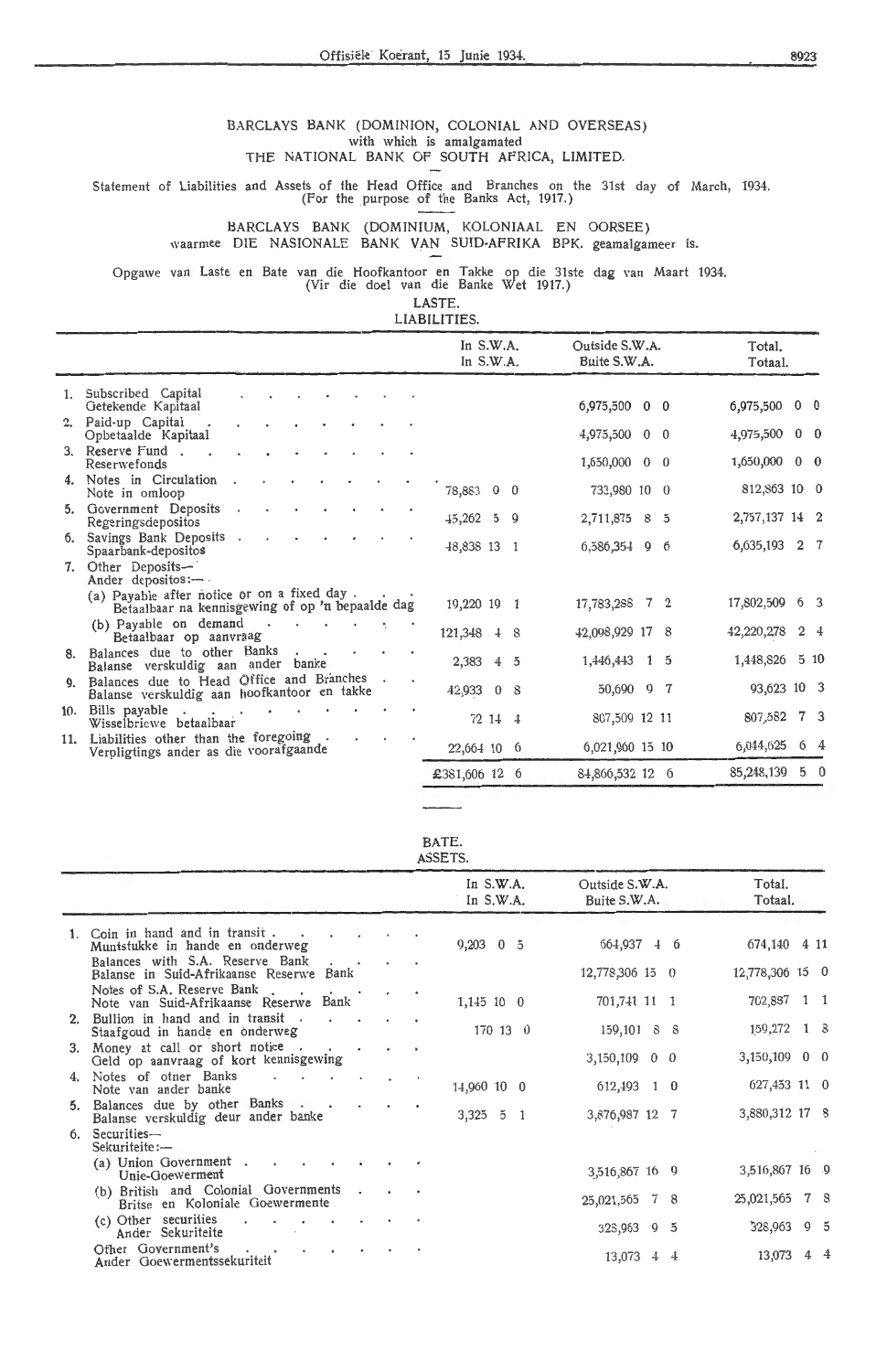| 7.  | Bills under discount:<br>Wisselbriewe onder diskonto:                                        |  |               |  |                 |  |                  |  |
|-----|----------------------------------------------------------------------------------------------|--|---------------|--|-----------------|--|------------------|--|
|     | (a) current<br>$\sim$ $\sim$<br>lopende                                                      |  | 23,149 9 10   |  | 10,969,850 16 1 |  | 10,993,000 5 11  |  |
|     | (b) overdue and unpaid<br>agterstallige en onbetaalde                                        |  | 4,414 10 7    |  | $154,534$ 6 1   |  | 158,948 16 8     |  |
|     | 8. Loans and advances other than Bills:<br>Lenings en Voorskotte ander as wisselbriewe       |  |               |  |                 |  |                  |  |
|     | (a) secured<br>$\sim$<br>verseker                                                            |  | 222,897 18 8  |  | 17,816,700 17 5 |  | 18,039,598 16 1  |  |
|     | (b) unsecured $\blacksquare$<br>nie verseker nie                                             |  | 51,527 12 9   |  | 2,073,477 3 8   |  | $2,125,004$ 16 5 |  |
|     | 9. Balances due by Head Office and Branches.<br>Balanse verskuldig deur hoofkantoor en takke |  |               |  |                 |  |                  |  |
| 10. | Advances to Government.<br>Voorskotte aan die Regering                                       |  |               |  | 19,560 13 9     |  | 19,560 13 9      |  |
| 11. | Advances to Public Bodies.<br>$\sim 10$<br>Voorskotte aan publieke liggame                   |  | 988 6 0       |  | 276,785 8 7     |  | 277,773 14 7     |  |
| 12. | Landed property other than Bank Premises<br>Grondbesit ander as bankperseel                  |  | $16,215$ 18 8 |  | 67,998 16 3     |  | 84,214 14 11     |  |
| 13. | Bank Premises, Furniture, etc. .<br>Bankperseel, meubels, ens.                               |  | $11,072$ 3 9  |  | 2,548,965 7 1   |  | 2,560,037 10 10  |  |
| 14. | Assets other than the foregoing.<br>Bate ander as die voorafgaande                           |  | 22,535 13 9   |  | 114,512 12 7    |  | $137,048$ 6 4    |  |
|     |                                                                                              |  | £381,606 12 6 |  | 84,866,532 12 6 |  | 85,248,139 5 0   |  |

(Aggregate amount of Loans to and Liabilities of Directors, Auditors, or Officers of the Bank, and of any firms or<br>partnerships in which they or any of them have any direct interest, £209.13.8 *in* South West Africa, £193, South West Africa.

(Gesamentlike bedrag van !enings aan en skulde van direk teurs, ouditeurs of amptenare van die bank en van enige firmas of vennootskappe, waarin hulle of enigeen van hulle enige direkte belang het, £209.13.8 *binne* Suidwes-Afrika, £193,723.5.4. buite Suidwes-Afrika.

#### (No. 26 of 1934.)

The following particulars in regard to the registration ef Companies are published for general information.

Companies Registration Office, Windhoek, 7th June, 193+.

P. S. LAMBRECHTS *Registrar of Companies*  ( No. 26 van 193+.)

Die volgende besonderhede in verband met die registrasie *van* Maatskappye word vir algemene informasie gepubliseer.

P S. LAMBRECHTS,

Registrateur van b1aatskapp *ye.* 

Registrasiekantoor vir Maatskappye, Windhoek, 7 Junie 1934.

**COMP.A.NIES** REGISTERED. **M.A..A.TSKRPPYE GEREGISTREER.** 

| No. | Name of Company.<br>Naam van Maatskappy  | Address<br>Adres                           | Date of Registration<br>Datum van Registrasie | Capital — Kapitaal |
|-----|------------------------------------------|--------------------------------------------|-----------------------------------------------|--------------------|
| 149 | Namib Tin Mines (Proprietary)<br>Limited | Erf No. 222,<br>Kaiser Street,<br>Windhoek | 28.5.1934                                     | \$7,000'           |

#### (No. 27 of 1934.)

It is hereby notified for general information that the Solar Development Company, Ltd., being the cessionaries of the rights of the Consolidated Mining and Smelting Company of Canada, Ltd., having in terms of the Deed of Grant of September, 3oth, 1930, issued to the Consolidated Mining and Smelting Company of Canada, Limited, under the provisions of Section 94 of the Imperial Mining Ordinance for German South West Africa of 1905, as amended, given notice of abandonment of the exclusive rights over the remaining extent of the area originally granted.

I do hereby give notice to all persons concerned that closure effected by General Notice No. 37 of 1930 of the remaining part of the area therein defined to searching and pegging of all minerals mentioned in Section *one* of the Im• perial Mining Ordinance for German South West Africa of 1905, as amended, shall cease to operate from date of publication hereof.

W. P. DE KOCK, Mining . Authority.

Windhoek, 13th June, 1934.

#### (No. 27 van 1934.)

Hierby word vir algemene informasie bekend gemaak dat die "Solar Development Company, Ltd.," wat die sessio-<br>narisse van die regte van die "Consolidated Mining and<br>Smelting Company of Canada, Ltd.," is en ooreenkomstig die Alde van Toekenning van 30 September 1930, uitgereik aan die ''Consoiidated Mining and Smelting Company of Canada, Limited," kragtens die bepalings van artikel 94 van d;e Keiserlike Mynordonnansie vir Duits Suidwes-Afrika van 1905, soos gewysig, kennis gegee het van abandonnement van die alleenregte oor die restant van die gebied wat oorspronklik toege-

staan was. Ek gee Mermee aan alle betrokke person:: kennis dat die sluiting van bogenoemde restant van die gebied deur Algemene Kennisgewing No. 37 van 1930 vir die soek en afpen<br>van alle minerale genoem in artikel *een* van die Keiserlike Mynordonnansie vir Duits Suidwes-Afrika van 1905, soos gewysig, ophou om in werking te wees vanaf die datum van publikasie hiervan.

Windhoek, 13 Junie 193+. \\'. P. DE KOCK, Mynoutoriteit.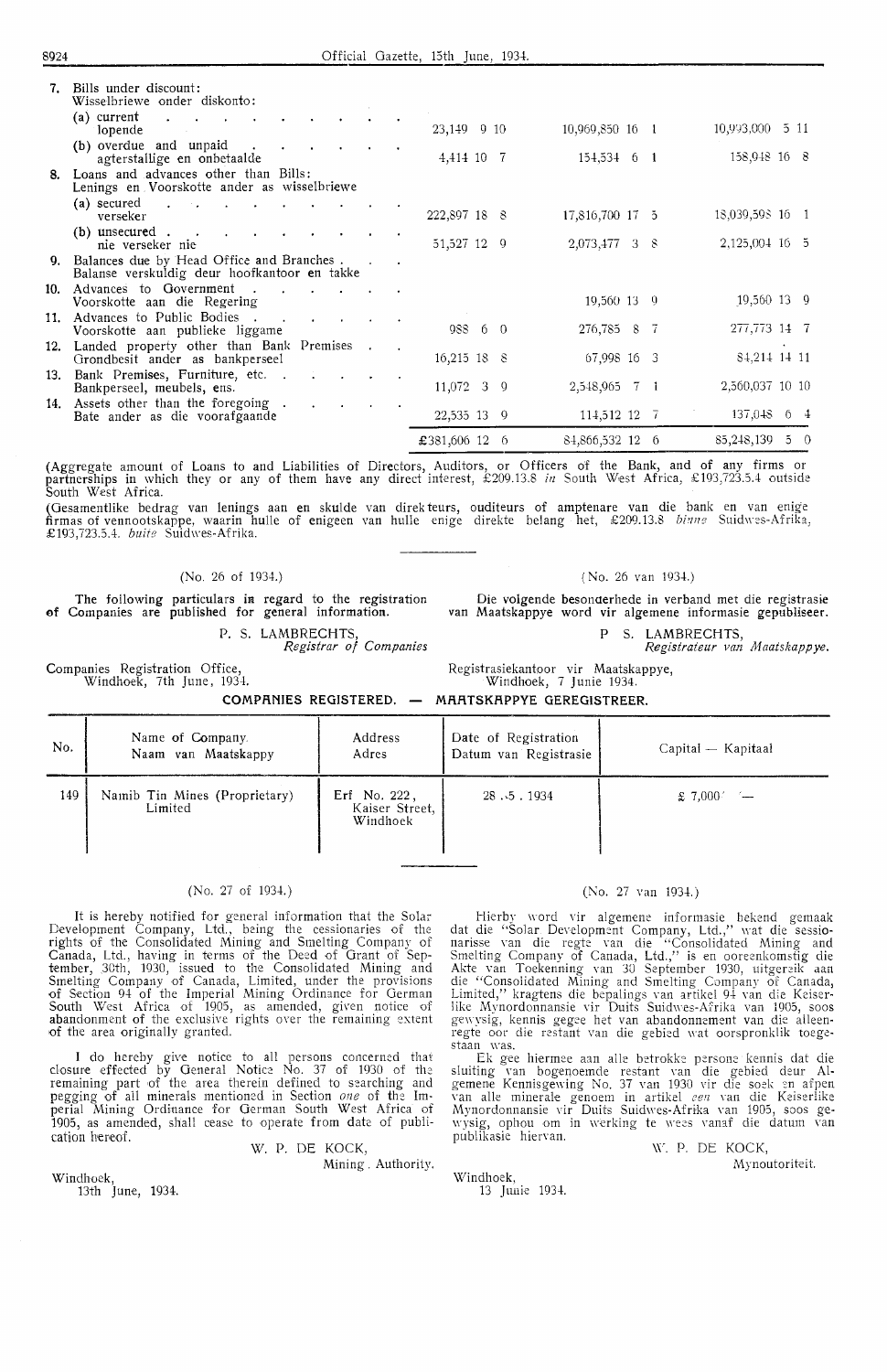## **Advertisements.**

#### ADVERTISING IN THE *OFFICIAL GAZETTE* OF SOUTH WEST AFRICA.

1. The *Otficial Gazette* will be published on the 1st and 15th day of each month; in the event of either of those days falling on a Sunday or Public Holiday, the *Gazette* will be published on the next succeeding working day.

2. Advertisements for insertion in the *Gazette* must be delivered at the office of the Secretary for South West Africa delivered at the office of the Secretary for South West Africa (Room 46, Government Buildings, Windhoek) in the languages in which they are to be published, not later than 4.30 **p.m.**  on the *ninth* day before the date of publication of the *(]azette* in which they are *to* be inserted.

3. Advertisements will be inserted in the *Gazette* after the official matter or in a supplement to the *Gazette* ai the discretion of the Secretary.

4. Advertisements will be published in the *Official* Gazette in the English, Dutch or German languages; the necessary translations must be furnished by the advertiser or his agent. It should be borne in mind however, that 1he German version of the *Gazette* is a translation only and not the authorised issue.

5. Only legal advertisements are accepted for publication 'in the *0/ffrial Gazette,* and are subject to the approval of the Secretary for South West Africa, who can refuse to -accept or decline further publication of any advertisement.

6. Advertisements should as far as possible be typewritten. Manuscript of advertisements should be written on<br>one side of the paper only, and all proper names plainly inscribed; in the event of any name being incorrectly printed<br>as a result of indistinct writing, the advertisement can only be republished on payment of the cost of another insertion.

7. The Subscription for the *Official Gazette* is 20/- per -annum, post free in this Territory and the Union of South Africa obtainabie from Messrs. John Meinert Ltd., Box 56, Windhoek. Postage must be prepaid by ,Overseas subscribers. Single copies of the *Gazette* may be obtained either from Messrs. John Meinert Ltd., Box 56, Windhoek, or from the 'Secreta·ry for South West Africa at the price of 1/- per copy.

8. The charge for the insertion of advertisements other than the notices mentioned in the succeeding paragraph is at the rate of 7/6 per inch single column and 15/- per inch double column, repeats half price. (Fractions of an inch to be 'reckoned an inch.)

9. Notices to Creditors and Debtors in the estates of -deceased persons and notices of executors concerning liquidation accounts lying for inspection, are published in scheduie form at 12/- per estate.

16. No advertisement will be inserted unless the charge is prepaid. Cheques, drafts, postal orders or money orders must be made payable to the Secretary for South Wesi **Africa.** 

#### NOTICE

is hereby given that fourteen days after publication of this<br>notice application will be made for the transfer of the<br>General Dealer's Licence held by the assigned Estate of Max Offen, trading as .M. OFFEN & CO., at Luderitz, to<br>JUDEL LURIE.

Dr. H. B. K. HIRSEKORN,<br>Assignee.

**Advertensies.** 

#### ADVERTEER IN DIE **OFFIS!ELE KOERANT VAN SUIDWES-AFRIKA.**

1. Die Offisiële Koerant sal op die 1ste en 15de van elke maand verskyn; ingeval een van hierdie dae op 'n Sondag of Publieke Feesdag val, dan verskyn die *Otfisielr. Koerant* op die eersvolgende werkdag.

2. Advertensies wat in die *Otfisiele Koerant* geplaas rnoet word, moet in die taal waarin hulle sal verskyn ingehandig word aan die kantoor van die £ekretaris vir Suidwes-Afrika (Kamer 46, Regerings-Oeboue, Windhoek), nie later<br>as 4.30 n.m. op die neënde dag voor die datum van verskyning van die *Otfisiele* /( *oerant* waarin die advertensies rnoet geplaas word nie.

3. Advertensies word in die *Otfisiele Koerant* geplaas agter die offisiële gedeelte, of in 'n ekstra blad van die Koerant, soos die Sekretaris mag goedvind.

4. Advertensies word in die *Otfisiele Koerant* gepubli- seer in die Engelse, Afrikaanse en Duitse tale; die nodigc vertalinge moet deur die adverteerder of sy agent gelewer word. Dit moet onthou word dat die Duitse teks van die Offisiële Koerant slegs 'n vertaling is, en nie die geoutoriseerde uitgawe is nie.

5. Slegs wetsadvertensies word aangeneem vir publi-<br>kasie in die *Offisiële Koerant,* en hulle is onderworpe aan<br>die goedkeuring van die Sekretaris vir Suidwes-Afrika, wat die aanneming of verdere publikasie van 'n advertensie mag **weier.** 

6. Advertensies moet sever as moontlik op die masjien geskryf wees. Die manuskrip van advertensies moet skgs op een kant van die papier geskryf word, en alle name moet duidelik wees; ingeval 'n naam ingevolge onduidelike handskrif foutief gedruk word, dan kan die advertensies slegs dan weer gedruk word as die koste van 'n nuwe opneming betaal word.

7. Die jaarlikse intekengeld vir die *Otfisiek Koerant*  is 20/-, posvry in hierdie Gebied en die Unie van **Suid-Afrika,**  verkrygbaar van die here John Meinert, Bpk., Posbus **56,**  Windhoek. Posgeld moet vooruit betaal word deur oorseese intekenaars. · Enkele eksemplare van die *Otfisiek Koerant* is verkrygbaar of van die here John Meinert, Bpk., Posbus 56, Windhoek, of van die Sekretaris vir Suidwes-Afrika teen die prys van **1/-** per eksemplaar.

8. Die koste vir die opname van advertensies, behalwe die kennisgewings, wat in die volgende paragraaf genoem is, is teen die tarief van 7 /6 per duim ertkel kolom, en **15/** per duim dubbel kolom, herhalings teen half prys. (Gedeeltes van 'n duim moet as 'n volle duim bereken word).

9. Kennisgewings aan krediteure en debiteure in die boedels van oorlede persone, en kennisgewings van eksekuteurs betreffende likwidasie-rekenings, wat vir inspeksie lê, word in skedule-vorm gepubliseer teen 12/- per boedel.

10. Geen advertensie sal geplaas word nie, tensy die koste vooruit betaal is. Tjeks, wissels, pos- of geldorders moet betaalbaar gemaak word aan die Sekretaris vir Suidwes-**A.frika.** 

NOTICE

is hereby given that fourteen days after publication of this<br>notice application will be made for the transfer of the General Dealer's Licence held by the undersigned to

MARTHA GERTRUD MROCZKOWSKI, born Kolossa.

Luderitz, 8t**h J**une, 1934.

#### ERICH GALLERT.

Luderitz, 8th June, 1934.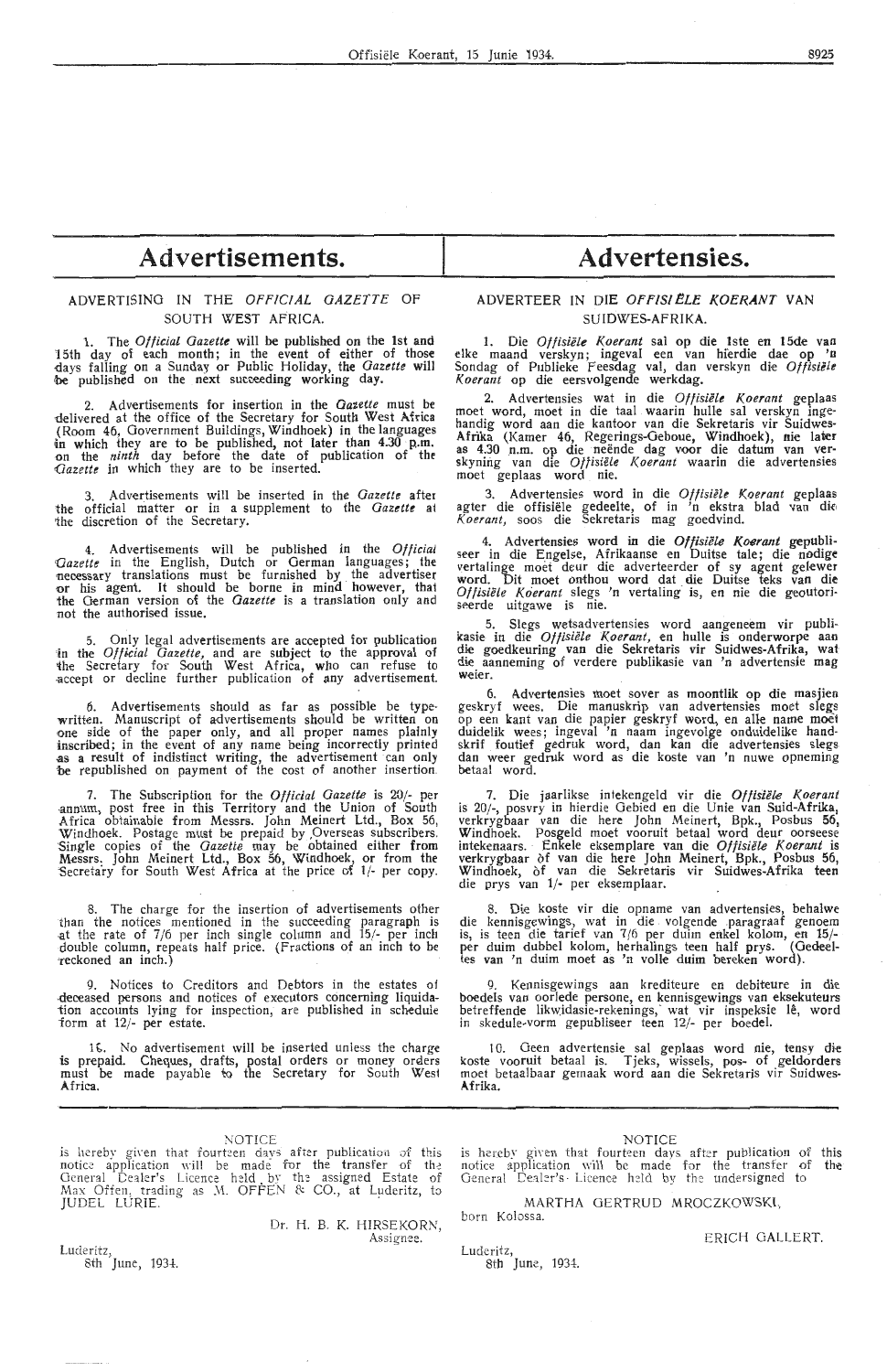NOTICES OF TRUSTEES AND ASSIGNEES. Pursuant to Section *ninety-nine,* Sub-section ~2), of the Insolvency Act, 1916, as applied to South West Africa.

The liquidatiou accounts and plans of dfstribution or/and contribution in the Assigned or Sequestrated Estate• mentioned in the subjcined Schedule having been confirmed on the dates therein mentioned, notice is hereby given **that**   $\,$  dividend is in course of payment or/and a contribution in course of collection in the said Estates as in the Schedule is thet forth, and that every creditor liable to contribute is required to pay the trustee or assignee the amount for which he is liable at the address mentioned in the Schedule.

KENNISGEWING VAN KURATORS EN BOEDELBEREDDERAARS. Ingevolge artiekel neën-en-neëntig, onderartiekel (2) van die Insolvensiewet 1916, soos op Suidwes-Afrika toegepas.

Aangesien die likwidasierekenings en state van distribusie of/en kontribusie in die afgestane of gesekwestreerde t>oedels vermeld in die onderstaande Bylae op die daarin genoemde datums bekragtig is, word **hiermee** kennis **ge**gee dat 'n diwident uitgekeer of/en 'n kontribusie in verm elde boedels ingevorder sal word, soos uiteengesit in **die**  Bylae, en dat elke kontribusiepligtige skuldeiser die deur hom verskuldigde bedrag aan die kurator of boedelberedde-<br>raar by die adres in die Bylae genoem, moet betaal.  $Form No. 7. / Formulier No. 7.$  SCHEDULE - BYLAE.

| No. of<br>Estate<br>No. van<br>Boedel | Name and Description<br>of Estate<br>Naam en Beskrywing<br>van Boedel | Account<br>Confirmed I<br>Datum | Date when Whether a Dividend is<br>being paid or Contri-<br>bution being collected,<br>or both<br>waarop Re-1 Of 'n diwident uitgekeer<br>kening be-1 word of 'n kontribusie<br>kragtig is lingevorder word of beide | Name of Trustee or<br>Assignee<br>Naam van Kurator of<br>Boedelberedderaar | Full Address of Trustee<br>or Assignee<br>Volledige Adres van<br>Kurator of<br>Boedelberedderaar |
|---------------------------------------|-----------------------------------------------------------------------|---------------------------------|----------------------------------------------------------------------------------------------------------------------------------------------------------------------------------------------------------------------|----------------------------------------------------------------------------|--------------------------------------------------------------------------------------------------|
| 388                                   | Insolvent Estate Lydia<br>Stegmann, café proprietr.,<br>of Windhock   | 30/5/34                         | Dividend is being paid<br>and contribution<br>collected                                                                                                                                                              | E. Worms                                                                   | Box 18. Windhoek                                                                                 |

#### SOUTH AFRICAN RAILWAYS AND HARBOURS.

#### LEASE OF FARM BOSCHMANSFONTEIN 162, DISTRICT MIDDELBURG.

Tenders are invited for the lease of the farm "Boschmansfontein No. 162", Ward Steenkoolspruit, District Middelburg, Transvaal, in extent 3,158 morgen, 580 square roods for general farming purposes.

The period of lease shall be five years dating from the 1st October, 1934.

Further particulars as to conditions of lease together with Form of Tender may be obtained from the office of the System Manager, Room 57, Railway Headquarters, Johannesburg.

The highest or any tender will not necessarily be accepted nor will any reasoa be assigned for the rejection of any tender.

Envelopes enclosing tenders on the prescribed form should<br>be marked "Tenders for the lease of the Farm Boschmansbe marked "Tenders for the lease of the Farm Boschmansfontein" and should be addressed to the Secretary to the Tender Board, South African Railways and Harbours, Railway Headquarters, Johannesburg, so as to reach that official not lakr than 1 p.m. on Monday, 25th June, 1934.

S.A.R. Headquarters, JOHANNESBURG. T. H. WATERMEYER, General Manager.

#### VACANT DISTRICT SURGEONCY.

Applications for the undermentioned district surgeoncy accompanied by particulars as to the date and country of birth, qualifications, experience and the earliest date upon which duty can be assumed, if appointed, should reach the Secretary for South West Africa, Windhoek, not later than the 16th July, 1934.

Testimonials (copies) may be submitted, but canvassing by petition or otherwise should not be resorted to. The appointment is on a part-time basis and private practice is not precluded. Applicants should state whether they have<br>a knowledge of both official languages.

> DISTRICT OUTJO, S.W.A. Headquarters: OUT JO. SALARY: £360 per annum.

The salary mentioned covers all ordinary and routine services, but travelling allowance at 1 - per mile for all mileage travelled beyond a radius of three miles from headquarters, night detention at 15/-, and supplementary fees for certain other services will be payable, also fees for attendance at courts and inquests in accordance with the tariff of the Administration's branch of Justice.

#### SUID-AFRIKAANSE SPOORWEË EN HAWENS.

#### HUUR VAN PLAAS BOSCHMANSFONTEIN 162, DISTRIK MlDDELBURG.

Tenders word ingewag vir die huur van die plaas "Boschmansfontein No. 162'', wyk Steenkoolspruit, distrik Middel-<br>burg, Transvaal, groot 3,158 morge, 580 vierkante roede vir algemene boerdery.

Die huurtydperk sal vyf jaar wees en dateer vanaf 1 Oktober 1934.

Nadere besonderhede insake voorwaardes van huur met tendervorm kan ten kantore van die Afdelingsbestuurder, Kamer 57, Spoorweghoofkantoor, Johannesburg, verkry word.

Die hoogste of enige tender sal nie noodwendig aangeneem word nie, en ook sal geen rede vir die afwysing van enige tender aangegee word nie.

Koeverte met die tenders op die voorgeskrewe vorm moet die opskrif dra "Tenders vir die huur van die plaas Boschmansfontein" en moet gerig wees aan die Sekretaris<br>van die Tenderraad, Suid-Afrikaanse Spoorweë en Hawens, Spoorweghoofkantoor, Johannesburg, om genoernde amptenaar uiters om 1 uur in die middag op Maandag 25 Junie 1934 te bereik.

S.A.S.-Hoofkantoor, JOHANNESBURG. T. H. WATERMEYER, Hoofbestuurder.

#### VAKANTE BETREKK!NO VIR DISTRIKSOENEESHEER.

Applikasies vir die ondergenoemde vakante betrekking van 'n distriksgeneesheer met vermelding van datum en land<br>van geboorte, kwalifikasies, ondervinding, en in geval yan aanstelling, die vroegste datum waarop diens aanvaar kan word, word deur die Sekretaris van Suidwes-Afrikak, Windhoek ',ingewag en moet ham hie later as 16 Julie 1934 bereik nie. Getuigskrifte (Kopieë) kan opgestuur word, maar geen versoek om ondersteuning van applikasies word toegelaat nie.<br>Die aanstelling is van 'n deeltydse aard en privaat praktyk word toegelaat. Applikante moet vermeld of hulle 'n kennis van albei offisiele tale besit.

DISTRIK OUT JO, S.W.A. Hoofkwartiere, OUT JO. Hoofkwartiere, OUTJO.<br>SALARIS: £360 per jaar.

Die genoemde salaris dek alle gewone en roetienedienste<br>maar reistoelae teen 1 - per myl vir alle afstande afgelê buite drie myl vanaf Hoofkwartier, nagverblyf teen 15. en bykomende vergoeding vir seker ander dienste word<br>betaal, en ook vergoeding vir bywoning van hofsittings en ondersoeke, ooreenkomstig die tarief van die **Ad**ministrasie se afdeling van Justisie.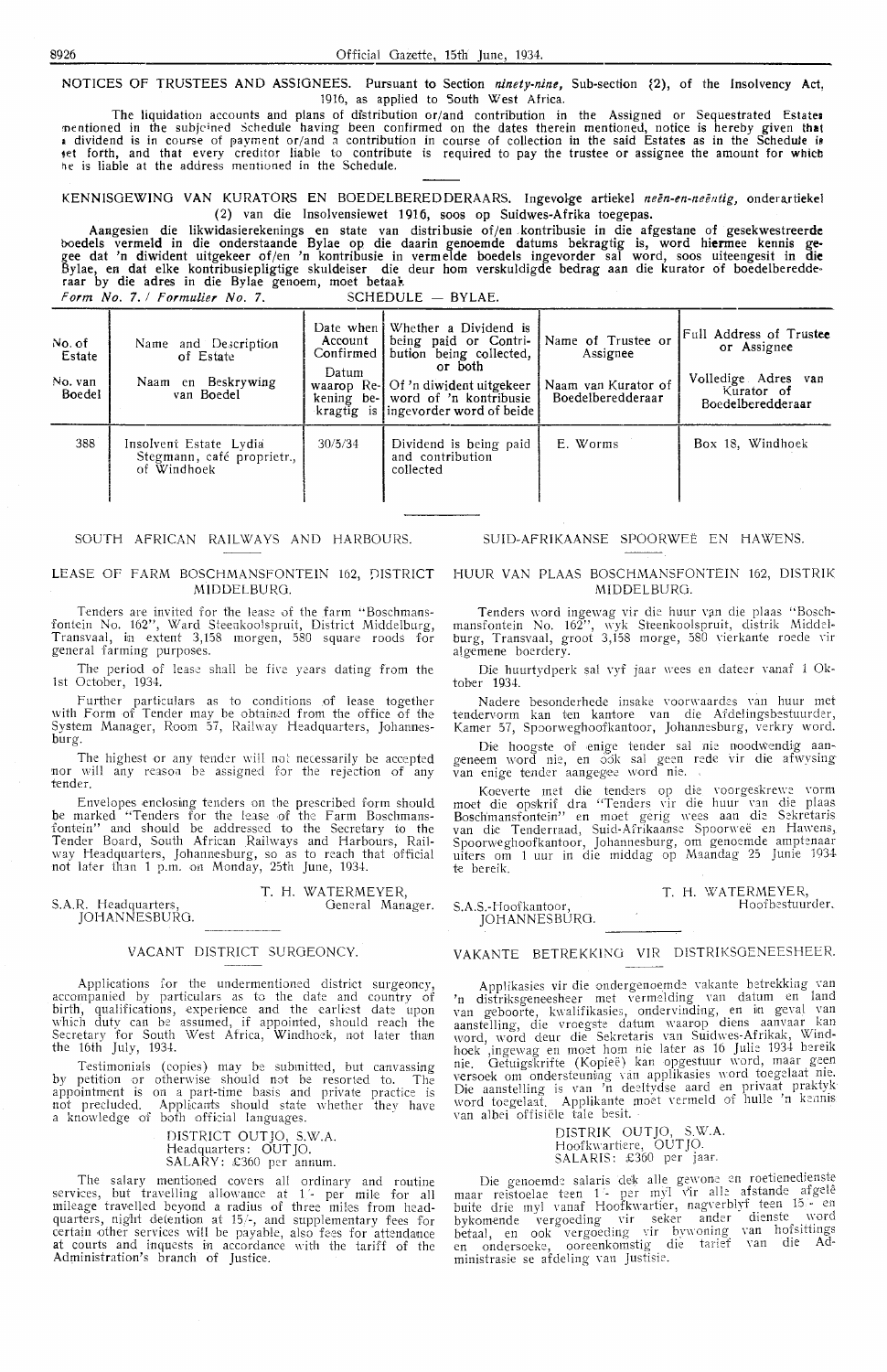NOTICES OF TRUSTEES AND ASSIGNEES. Pursuant to Section *ninety-six,* Sub-section (2), of the Iasolvency **Act,**  1916, as applied to South West Africa.

Notice is hereby given that the liquidation accounts and plans of distribution or/and contribution in the Estate• mentioned in the subjoined Schedule will lie open at the offices therein mentioned for a period of fourteen days, or<br>such longer period as is therein stated, from the date mentioned in the Schedure or from the date of publ whichever may be later, for inspection by creditors.

KENNISOEWINO VAN KURATORS EN BOEDELBERE DDERAARS. Ingevolge Artiekel *ses-en-neentig,* Onderar• tiekel (2) van die Insolvensiewet 1916, soos op Suidwes-Afrika toegepas.

Kennis word hiermee gegee, dat die Iikwidasiere kenings en state van distribusie of/en kontribusie in die boedels, vermeld in aangehegte Bylae, vir inspeksie deur skuldeisers in die vermelde kantore, gedurende, 'n tyd• **perk** van veertien dae of ,;oveel !anger, soos daarin vermeld, vanaf die datum, in die Bylae vermeld, of vanaf **die**  datum van publikasie hiervan, watter datum die laaste- mag wees, sal Ia. *Form No. 6. / Formulier No. 6.* SCHEDULE - BYLAE.

| No. of<br>Estate<br>No. van | Name and Description of Estate<br>Naam en Beskrywing van Boedel                       | Description of Account<br>Beskrywing van<br>Rekening | Offices at which Account<br>will lie open<br>Kantore waar Rekening vir<br>inspeksie sal lê |                          | Date from which<br>Account will<br>- lie<br>open<br>Datum yanaf wan-<br>neer Rekening vir<br>inspeksie sal lê |
|-----------------------------|---------------------------------------------------------------------------------------|------------------------------------------------------|--------------------------------------------------------------------------------------------|--------------------------|---------------------------------------------------------------------------------------------------------------|
| Boedel.                     |                                                                                       |                                                      | Master<br>Meester                                                                          | Magistrate<br>Magistraat | From<br>Van                                                                                                   |
| 439                         | Assigned Estate<br>Jan Hendrik Frederik Meyer<br>of Grauhof, district<br>Keetmanshoop | First & Final Administr.<br>and Distrib. Account     | Windhoek                                                                                   | Keetmans-<br>hoop        | 16/6/1934                                                                                                     |
| 363                         | Insolvent Estate of Hans Drexler,<br>a carpenter of Windhoek                          | First and Final<br>Liquidation Account               | Windhoek                                                                                   |                          | 16/6/1934                                                                                                     |

NOTICES OF TRUSTEES AND ASSIGNEES. Pursuant to Section *ninety-four* of the Insolvency Act, 1916, as applied to South West Africa.

Notice is hereby given that fourteen days after the date hereof it is the intention of the Trustees or Assignees of the Sequestrated or Assigned Estates mentioned in the subjoined Schedule to apply to the Master of the High Court; for an extension of time, as specified in the Schedule, within which to lodge a liquidation account and plan of distribution.<br>or/and contribution.

KENNISGEWING VAN KURATORS EN BOEDELBEREDDERAARS. Ingevolge Artiekel *vier-en-neëntig* van die In-<br>solvensie-Wet, 1916, soos toegepas op Suidwes-Afrika.

Kennis word hiermee gegee, dat die Kurators of Boedelberedderaars van die gesekwestreerde of afgestane Boedels,<br>vermeld in die hieronder volgende Bylae, voornemens is, om veertien dae na datum hiervan die Meester van die<br>H rekening en plan van distribusie of/en kontribusie. *Form. No. 5. I Formulier No. 5.* 

| <b>SCHEDULE</b> | $-$ BYLAE. |
|-----------------|------------|
|                 |            |

| No. of<br>Estate<br>No. van<br><b>Boedel</b> | Name & Description<br>of Estate<br>Naam en Beskrywing<br>van Boedel      | Name of Trustee l<br>Assignee<br>$\alpha$<br>Naam 'van Kurator'<br>of Boedel-<br>beredderaar | Date of Trustee or<br>Assignee's Appoint-<br>ment.<br>Datum van Aan-<br>stelling van Kurators<br>റ†<br>Boedelberedderaars. | Date when<br>Account Due<br>Datum waaropi<br>Rekening inge-<br>dien moet word! | Period of Extension<br>required.<br>Tydperk van Verlenging<br>benodig. | To whom Appli-<br>cation will be<br>made. |
|----------------------------------------------|--------------------------------------------------------------------------|----------------------------------------------------------------------------------------------|----------------------------------------------------------------------------------------------------------------------------|--------------------------------------------------------------------------------|------------------------------------------------------------------------|-------------------------------------------|
| 330                                          | Insolvent Estate of<br>Abe Silber, a cattle<br>sheculator of<br>Windhoek | D.W. F. E. Ballot                                                                            | 22/11/32                                                                                                                   | 22/5.34                                                                        | 6 months                                                               |                                           |

#### NOTICE OF REHABILITATION.

Notice is hereby given that application will be made in terms of Section  $108$  (2) (a) of Ordinance No. 7 of 1928 to the High Court of South West Africa on Monday, the 30th day of July, 1934, at nine o'clock in the forenoon or as soon thereafter as Counsel can be heard, for the rehabilitation of GEORGE SEBASTIAN WOLFAARDT, formerly a farmer of the 'farm "Kauchas", in the District of Gibeon, whose estate (Estate No.  $401$ ) was placed under sequestration by Order of the High Court of South West Africa, dated the 12th day of September, 1932.

Dated at Windhoek this 29th day of May, 1934.

LORENTZ & BONE, Applicant's Attorneys, Acme Bldgs., Kaiser Str., Windhoek.

#### E. HAELBICH (PTY.) LTD. (In Voluntary Liquidation.)

Notice is hereby given in terms of Section 135 (1) (c) of the Companies Ordinance, 1928, that application will be made to the Master of the High Court of South West Africa on the 30th June, 1934, by the Liquidator of the above Company for an extension of time within which to lodge his account, for a period of six (6) months reckoned as from the 23rd day of June, 1934.

Dated at Windhoek on this the 9th June, 1934.

OTTO HAELBICH, Liquidator.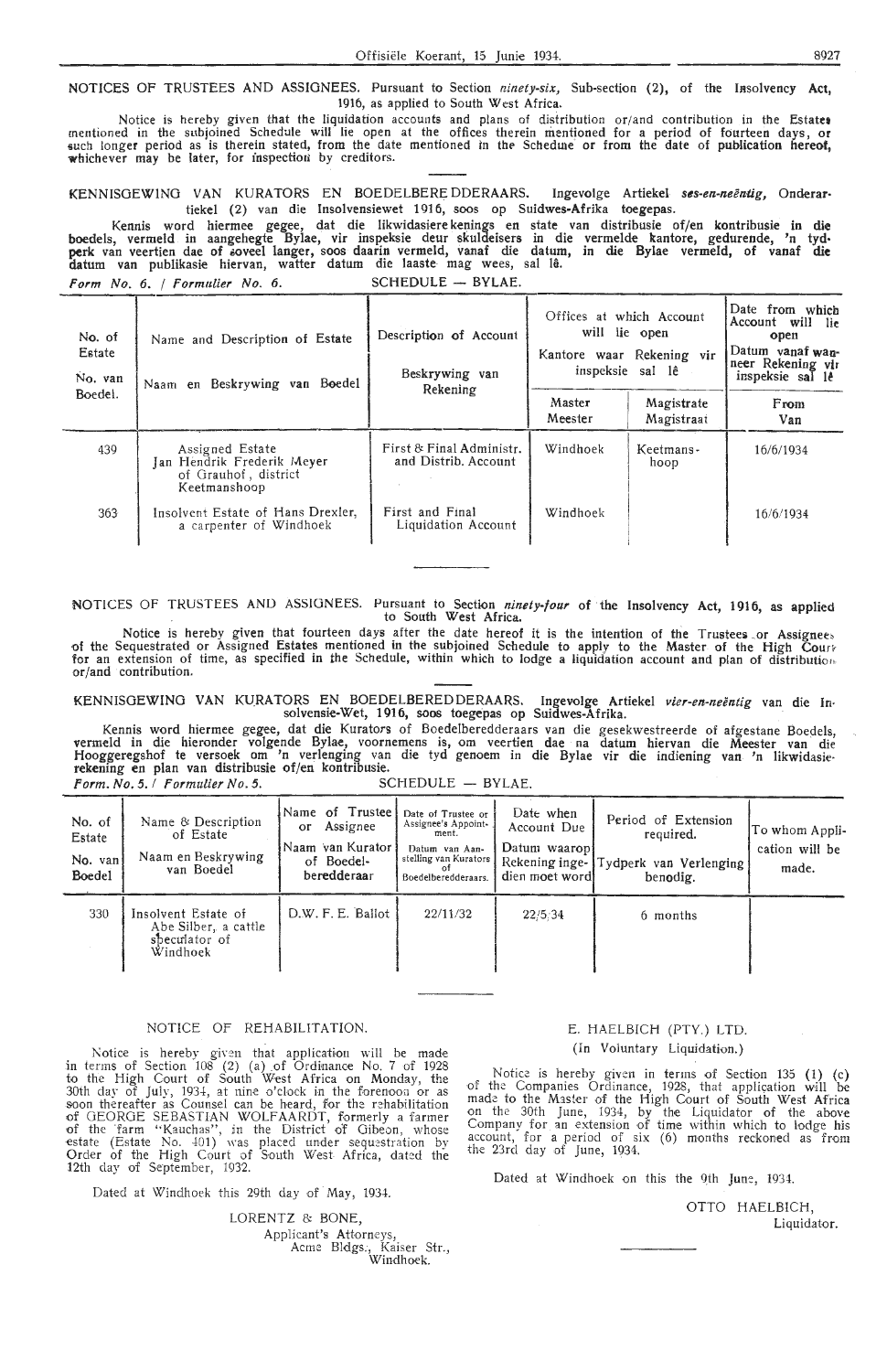NOTICE BY EXECUTORS CONCERNING LIQUIDATION ACCOUNTS LYING FOR INSPECTION: Section 68 Act No. 24 of 1913, as applied to South West Africa.

NOTICE is hereby given that copies of the Adn.inistration and Distribution Accounts in the Estates specified <sup>10</sup> the attached Schedule will be open for the inspection ot all persons interested therein for a period of 21 days (or longet 11 specially stated) from the dates specified, or from the date of publication hereof, whichever may be later, and at tht-Offices of the Master and Magistrate as stated. Should no objection thereto be lodged with the Master during the penoct of inspection the Executors concuned will proceed to make payments in accordance therewith.

<ENN15OEWING DEUR EKSEKUTEURS BETREFFENDE LIKWIDASIE-REKENINGS TER INSAOE. Artiekel **OS,**  Wet No. 24 van 1913, soos toegepas op Suidwes-Afrika.

Kennisgewing geskied hiermee dat duplikate van die Administrasie- en -Distribusierekenings in die boedels vermeld m die navolgende Bylae, ter insage van al die persone, wat daarin belang het, op die kantore van die Meester<br>en die Magistraat, soos vermeld, gedurende 'n tydperk van drie weke (of langer indien spesiaal vermeld) vanaf vcrmelde datums, of vanaf datum van publikasie hiervan, watter datum die laatste mag wees, sat I~. As geen **be· !Waar** daarteen by die Meester· binne die vermelde tydperk ingedien word nie, sal die betrokke eksekuteurs oorgaao tot uitbetaling ooreenkomstig vermelde rekenings.

| Estate No.<br>Boedel No. | ESTATE LATE<br>BOEDEL VAN WYLE                                                                                                                 | Description of<br>Account<br>Beskrywing van<br>Rekening | Date<br>Period<br>Tydperk<br>Datum | Master<br>Meester | Kantoor van die<br>Office of the<br>Magistrate<br>Magistraat | Name and Address of<br>Executor or authorized Agent<br>Naam en adres van eksekuteur<br>of gemagtigde agent |
|--------------------------|------------------------------------------------------------------------------------------------------------------------------------------------|---------------------------------------------------------|------------------------------------|-------------------|--------------------------------------------------------------|------------------------------------------------------------------------------------------------------------|
| 1243                     | Willem Adriaan de Witt<br>en nagelate eggenoot<br>Elizabeth Maria<br>Magdalena de Witt, geb<br>Basson, van die plaas<br>Zamenkomst, dist Aroab | Eerste en Finale<br>Likwidasie en<br>Distribusie        | 15/6/34                            | Windhoek          | Aroab                                                        | Oliff $&$ Key,<br>Bus 38, Keetmanshoop                                                                     |
| 1270                     | Fanny (Franziska) Hoff,<br>born Napret                                                                                                         | Second and Final                                        | 21 days                            | Windhoek          |                                                              | J. Ormann, q.q. Executor<br>Testamentary, Post St.,<br>Windhoek                                            |
| 1393                     | Eduard Middeldorf                                                                                                                              | Second Liquid.<br>and Distribution<br>Account           | 16/6/34<br>21 days                 | Windhoek          | Groot-<br>fontein                                            | A. H. Miller, Executor<br>Dative, Box 23,<br>Grootfontein                                                  |
| 1399                     | Olga Ida Marta Seitz                                                                                                                           | First Liquid. and<br>Distrib. Account                   | 15/6/34                            | Windhoek          | Groot-<br>fontein                                            | Johannes Schuler,<br>Swakopmund                                                                            |
| 1468                     | Berta Stern,<br>born Rosenthal                                                                                                                 | First and Final                                         | 21 days                            | Windhoek          |                                                              | P. R. v. d. Made, Executor<br>Dative, c/o J. Orman,<br>Post St., Windhoek                                  |
| 1469                     | Jenny Rosenheim,<br>born Rosenthal                                                                                                             | First and Final                                         | 21 days                            | Windhoek          |                                                              | P. R. v. d. Made, Executor<br>Dative, c/o J. Orman,<br>Windhoek                                            |
| 1540                     | Eduard Johann Galussek                                                                                                                         | First and Final<br>Liquid, & Distrib.<br>Account        | 15/6/34                            | Windhoek          | Okahandja                                                    | Nathan Bloch, Executor<br>Dative, c/o Justizrat<br>Dr. Albert Stark, Box 37,<br>Windhoek                   |

#### $SCHFDULE - BYLAE$ .

#### NOTICE OF OFFER OF COMPOSITION

In re Assigned Estate of GUSTAV ROESEMANN,

trading as ROESEMANN & KRONEWITTER, Karibib Notice is hereby given that I, the undersigned Gustav Roesemann, intend making an offer of composition at a special meeting of creditors to be held before the Master of the High Court, Windhoek, on Saturday, 30th June, 1934, at 9 a.m., upon the following terms, viz.:

That I shall pay, or cause to be paid, to my Assignee an amount which, together with the funds already in his hands, is sufficient to pay:-

- (a) the Land and Agricultural Bank of S.W.A. 20.- in the  $\pounds$  partly in cash and partly by giving the Bank security, particulars in respect of the cash payment and the security to be determined by the Bank,
- (b) Administration of S.W.A. 20<sup> $\lambda$ </sup> in the  $\mathcal L$  in cash in respectively of the secured portion of the claim and  $3/$ - in the £ in cash in respect of the unsecured portion of the claim,
- (c) Barclays Bank (D.C. & O.)  $7 -$  in the  $\mathcal L$  in cash
- (d) other preferent creditors  $20 \text{in}$  the £ in cash

(e) concurrent creditors  $3/$ - in the  $\mathcal{L}$  in cash

(f) all administration charges in full

That upon payment as aforesaid having been made and security as aforesaid having been given, I shall be re-invested with all the assets of my estate

GUSTAV ROESEMANN. Windhoek, 11th June, 1934.

#### KENNISGEWING.

Kennis geskied hiermee dat 'n petisie by die Rehobothse Padkommissie ingereik is deur nie minder as twaalf belanghebbende volwasse blanke persone woonagtig in hierdie distrik met die versoek om die publieke pad aangehaal in Skedule I hiervan te sluit en die pad aangehaal in Skedufe II hiervan in 'n publieke pad te verander. Alle belanghebbende persone<br>in 'n publieke pad te verander. Alle belanghebbende persone<br>word versoek om beswaar teen die toestaan van die petisie binne twee maande na datum van publikasie hiervan by di ondergetekende in te dien.

J. W. D. MEISENHOLL, Sekretaris: Rehobothse Padkommissie.

Rehoboth, 23 Mei 1934.

#### SKEDILE I

*Distrikspad No.* 46.

Vanaf die grens van die distrik Oibeon, noordwaarts oar die plase Onze Rust No. 192, Sekretarispan No. 191 en Panama No. 182, tot 'n punt waar dit met distrikspad No. 30 aansluit. (Proklamasie No. 7/1932.)

 $S$ KEDULE II *Dislrlkspad No.* 51.

#### Vanaf die grens van die Gibeonse distrik op die plaas Onze Rust No. 192, algemeen noordwaarts oor die plase Onze Rust No. 192 en Sekrciarispan No. 191, dam algemeen noordweswaarts oor die suidwestelike hoek van die plaas Panama No. 182 en die plaas Eden No. 183 tot 'n punt waar dit met distrikspad No. 30 op die laasgenoemde plaas aansluit.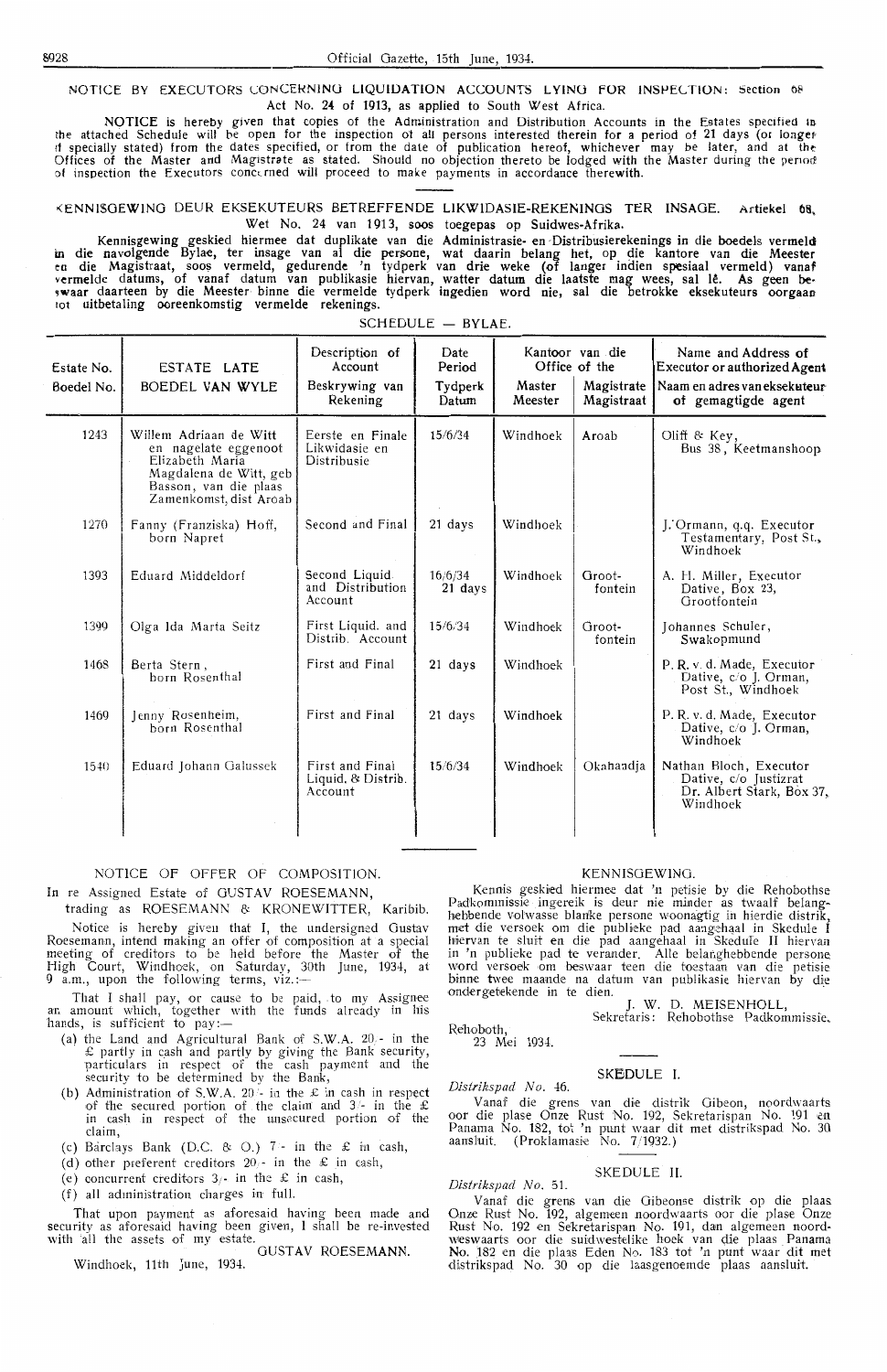NOTICES OF TRUSTEES AND ASSIGNEES. Pursuant to Sections *forty* and *forty-one* of the Insolvency Act, 1916, as applied to South West Africa.

Notice is hereby given that a meeting of creditors will be held in the Sequestrated or Assigned Estates mentioned In the subjoined Schedule on the dates, at the times and places, and for the purposes therein set forth. Meetings in Windhoek will be held before the Master; elsewhere they will be held before the Magistrate.

KENNISGEWINGS VAN KURATORS EN BOEDELBERED DERAARS. Ingevolge artiekels. *veertig* en een-en-veertig van die Insolvensiewet 1916, soos op Suidwes-Afrika toegepas.

Hiermee word kennis gegee dat 'n byeenkoms van skuldeisers in die gesekwestreerde of afgestane Boedels, vermeld in die onderstaande Bylae op die datums, tye en plekke en vir die doeleindes daarin vermeld, gehou sal word.<br>I

Form No. 4. / Formulier No. 4. SCHEDULE - BYLAE.

| No. of<br><b>Estate</b> | Name and Description<br>of Estate                                                                      | Day, Date and Hour of Meeting<br>Whether<br>Assigned or<br>Dag, Datum en Uur van<br>Sequestrated<br><b>Byeenkoms</b> |                |               | Place of Meeting<br>Plek van | Object of Meeting      |                                                                                        |
|-------------------------|--------------------------------------------------------------------------------------------------------|----------------------------------------------------------------------------------------------------------------------|----------------|---------------|------------------------------|------------------------|----------------------------------------------------------------------------------------|
| No. van<br>Boedel       | Naam en Beskrywing<br>van Boedel                                                                       | Of Boedel<br><b>Gesekwestreer</b><br>of Afgestaan is                                                                 | Day/Dag        | Date<br>Datum | Hour<br>Uur                  | Byeenkoms              | Doel van Byeenkoms                                                                     |
| 302                     | Insolvent Estate<br>Walter Ludwig Beer                                                                 | Voluntary<br>Sequestrated                                                                                            | Wednes-<br>day | 27/6/34       | 10a.m.                       | Mag. Court<br>Luderitz | For proof of further<br>claims.                                                        |
| 370                     | Assigned Estate<br>Lentin & Tobias, cattle<br>speculators of Windhoek                                  | Assigned                                                                                                             | Saturday       | 30.6/34       | 9a.m.                        | Windhoek               | To prove further claims.                                                               |
| 423                     | Gustav Roesemann,<br>trading as Roesemann<br>& Kronewitter, general<br>dealer and farmer of<br>Karibib | Assigned                                                                                                             | Saturday       | 30/6/34       | 9a.m.                        | Windhoek               | To prove further claims,<br>and to consider the<br>Assignor's offer<br>of composition. |

#### ELECTION OF EXECUTORS AND TUTORS.

The Estates of the persons mentioned in the attached schedule being unrepresented, notice is hereby given to the surviving spouse (if any), next-of-kin, legatees, and creditors, and—in cases where the meeting is convened for the election of Tutors—to the paternal and maternal relatives of the minors, and to all others whom these presents may concern, that<br>meetings will be held in the several Estates at the times, dates, and places specified for the purpose of appointed Executors or Tutors, as the case may be. Meetings at Windhoek will be held before the Master, and in other places before the Magistrate.<br>R. de B. STEYN, *Master of the High Court of South West Africa*.

#### VERKIESING VAN EKSEKUTEURS EN VOOODE.

Aangesien die Boedels van die persone, vermeld in die aangehegte lys, nie verteenwoordig is nie, word hier-<br>mee kennis gegee aan die nagelate eggenoot (as daar een is) erfgename, legatarisse en skuldeisers, en--in ge-<br>vall tot die verskillende boedels op die vermelde tye, datums en plekke gehou sal word vir die doe! om ' n. **persooo**  of persone te kies vir goedkeuring van die Meester van die Hooggeregshof van Suidwes-Afrika as geskik en bekwaam om deur hom as eksekuteurs of voogde, soos die geval mag wees, aangestel te word. Byeenkomst<del>e</del> te Windhoek word voor die Meester, en in ander plekke voor die Magistraat, gehou.

R. de B. STEYN,

*Meester van die Hooggeregshof van Suidwes-Afrika.*  $\overline{\text{S}}$ 

| $SCHEDULE - BY$ |
|-----------------|
|-----------------|

| Registered                         |              | Naam van Oorledene                            | Occupation       | Date and Place                            | Date and Time                 | Place                  | Meeting Con-<br>vened for                        |
|------------------------------------|--------------|-----------------------------------------------|------------------|-------------------------------------------|-------------------------------|------------------------|--------------------------------------------------|
| Number<br>of Estate                | Famielienaam | Voornaam                                      |                  | of Death                                  | of Meeting                    | of Meeting             | election of                                      |
| Geregistr.<br>Nommer<br>van Boedel | Surname      | Name of the Deceased<br>Christian Name        | Beroep           | Datum en plek<br>van oorlyde              | Datum en tyd<br>van byeenkoms | Plek van.<br>byeenkoms | <b>Byeenkoms</b><br>belê vir ver-<br>kiesing van |
| 1566                               | Piepmeyer    | Wilhelm, also<br>known as Johannes<br>Wilhelm | Merchant         | 31/5/1932.<br>Kassel,<br>Germany          | 30/6/1934.<br>9 a.m.          | Windhoek               | Executor                                         |
| 1587                               | Rodgers      | Robert                                        | Rustende<br>Boer | $6/4/1934$ ,<br>Vreemdeling,<br>Okahandia | 29/6/1934,<br>$10$ uur v.m.   | Okahandia              | Eksekuteur                                       |

#### LOST MORTGAGE BOND NO. 127/1926.

Notice is hereby given that we intend applying for a certified copy of Mortgage Bond No. 127/1926 dated the 19th of May, 1926, passed by ANNA ELIZABETH GOUS (horn OROBELAAR), Widow, for · £351.17.6d. in favour of JOHANNES STEPHANUS DU TOIT in respect of certain farm called BETHLEHEM No. 27, situate in the district of Windhoek, measuring 6,740 hectares, 63 ares and 83 square metres.

And all persons having objection to the issue of such copy are hereby required to lodge the same in writing with the Registrar of Déeds at Windhoek, within five (5) weeks from the last publication of this notice.

Dated a't Windhoek this 9th day of June, 1934.

LORENTZ & BONE,

Applicant's Attorneys, Acme Bldgs., Kaiser Str.,

Windhoek.